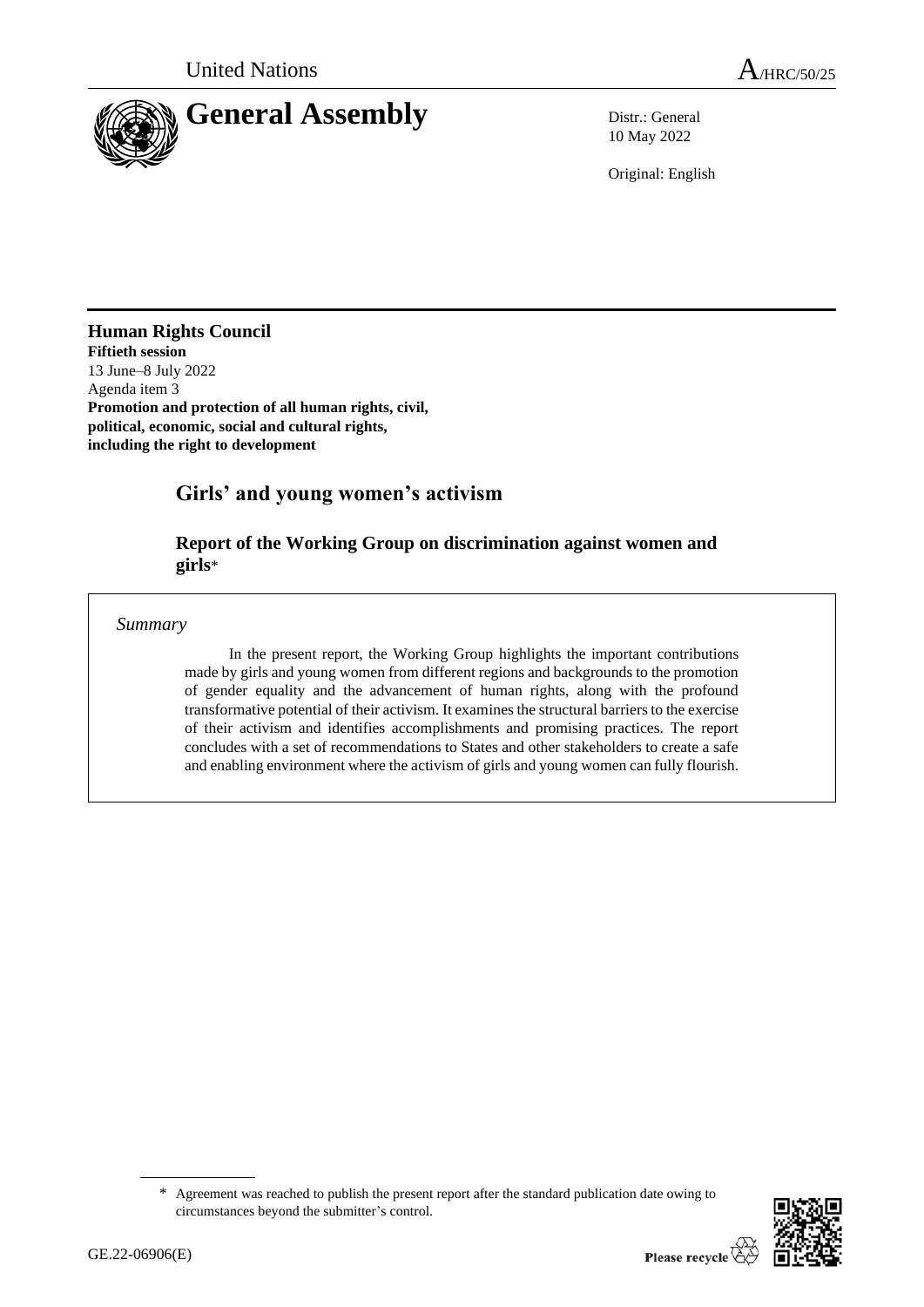# Contents

|                |                |  | Page           |
|----------------|----------------|--|----------------|
| $\mathbf{I}$ . |                |  | 3              |
|                | $\mathsf{A}$ . |  | 3              |
|                | <b>B.</b>      |  | 3              |
|                | C.             |  | 3              |
|                | D.             |  | 4              |
| $\Pi$ .        |                |  | $\overline{4}$ |
|                | А.             |  | $\overline{4}$ |
|                | Β.             |  | 5              |
|                | C.             |  | 7              |
|                | D.             |  | 8              |
|                | Е.             |  | 13             |
| III.           |                |  | 17             |
|                | А.             |  | 17             |
|                | <b>B.</b>      |  | 18             |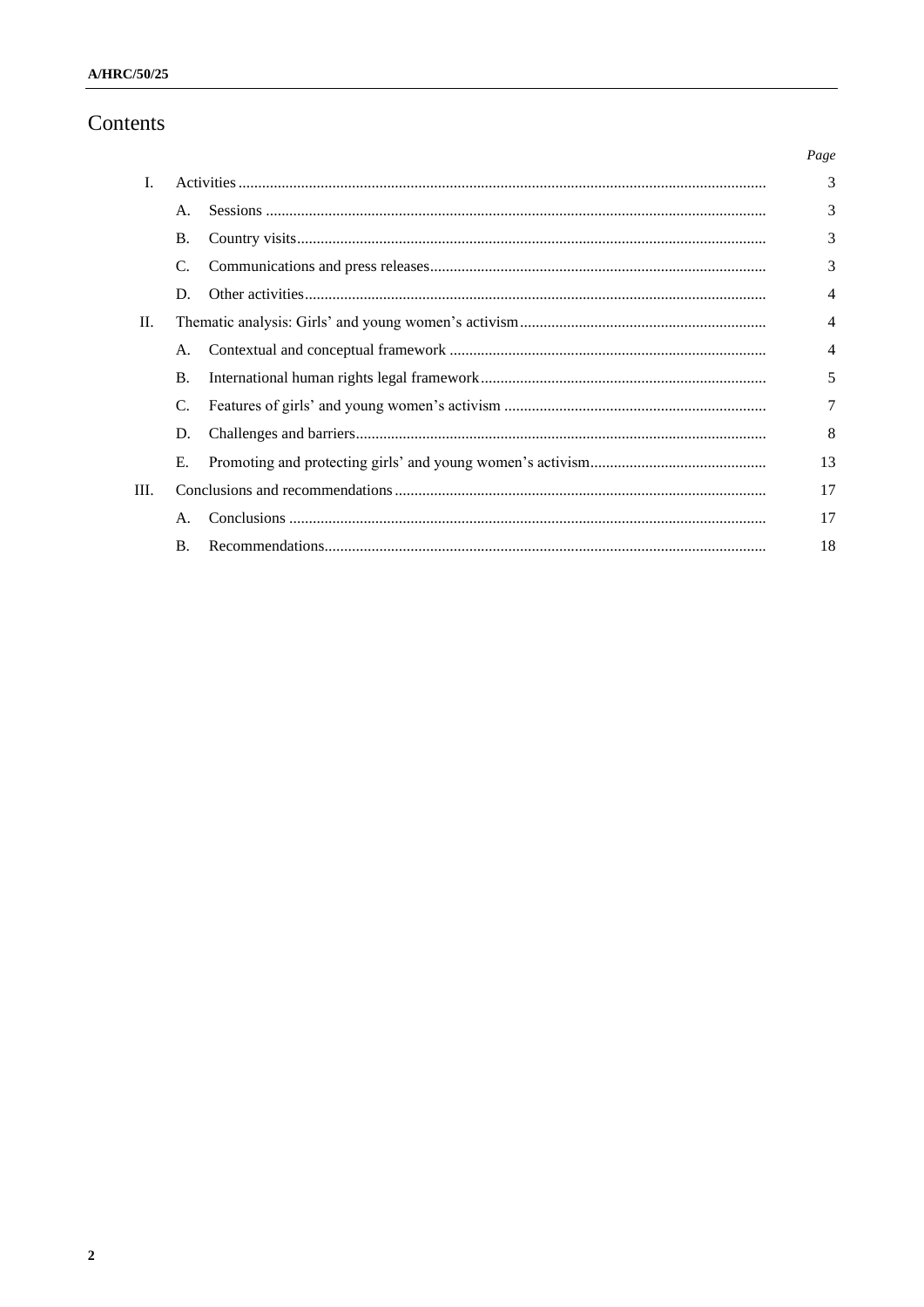# **I. Activities**

1. The present report covers the main activities of the Working Group, from the time of submission of its previous report<sup>1</sup> up to April 2022 and also includes a thematic analysis of the activism of girls and women.

# **A. Sessions**

2. In the context of the restrictions related to the coronavirus disease (COVID-19) pandemic, the Working Group held three sessions virtually during the period under review. At its thirty-first session, held from 25 to 28 May 2021, the Working Group held meetings with civil society organizations working on girls' rights, discussed future position papers and focused on the present thematic analysis. The experts also met with the main sponsor of the mandate to discuss the priorities for the upcoming year.

3. At the thirty-second session, held from 11 to 15 October 2021, the experts met with the then newly appointed Special Rapporteur on violence against women, its causes and consequences to exchange views on her vision for the mandate and seek further avenues of cooperation. In the context of the preparation of the present thematic report, the Working Group also convened meetings with the Special Rapporteur on freedom of opinion and expression, the Special Rapporteur on the rights to freedom of peaceful assembly and of association, and the Special Rapporteur on the situation of human rights defenders. The experts also consulted several United Nations entities on the topic of girls' activism, including the Special Representative of the Secretary-General on Violence against Children, the Chair of the Child Rights Committee, representatives of the United Nations Entity for Gender Equality and the Empowerment of Women (UN-Women), the United Nations Population Fund, the United Nations Children's Fund (UNICEF) and the Women's Rights and Gender Section of the Office of the United Nations High Commissioner for Human Rights (OHCHR).

4. At its thirty-third session, held from 31 January to 4 February 2022, the Working Group held meetings with representatives of civil society organizations, the UN-Women liaison office in Geneva, the OHCHR Women's Rights and Gender Section and the secretariat of the Committee on the Elimination of Discrimination against Women to exchange views on priority areas and potential synergies. The Working Group also met with representatives of regional human rights mechanisms from the African and Inter-American systems to benefit from their expertise in the area of the activism of girls and young women.

# **B. Country visits**

5. The Working Group visited Kyrgyzstan from 4 to 15 April 2022 and thanks the Government for its cooperation. It also thanks the Government of Maldives for its invitation to conduct a visit from 1 to 12 August 2022 and encourages other States to respond positively to its requests for visits.

# **C. Communications and press releases**

6. The Working Group addressed a number of communications to governments, individually or jointly with other mandates. The communications concerned a wide range of subjects, including discriminatory legislation and practices, allegations of the violations of the rights of women human rights defenders, gender-based violence and violations of the

<sup>1</sup> [A/HRC/44/51.](https://undocs.org/en/A/HRC/44/51)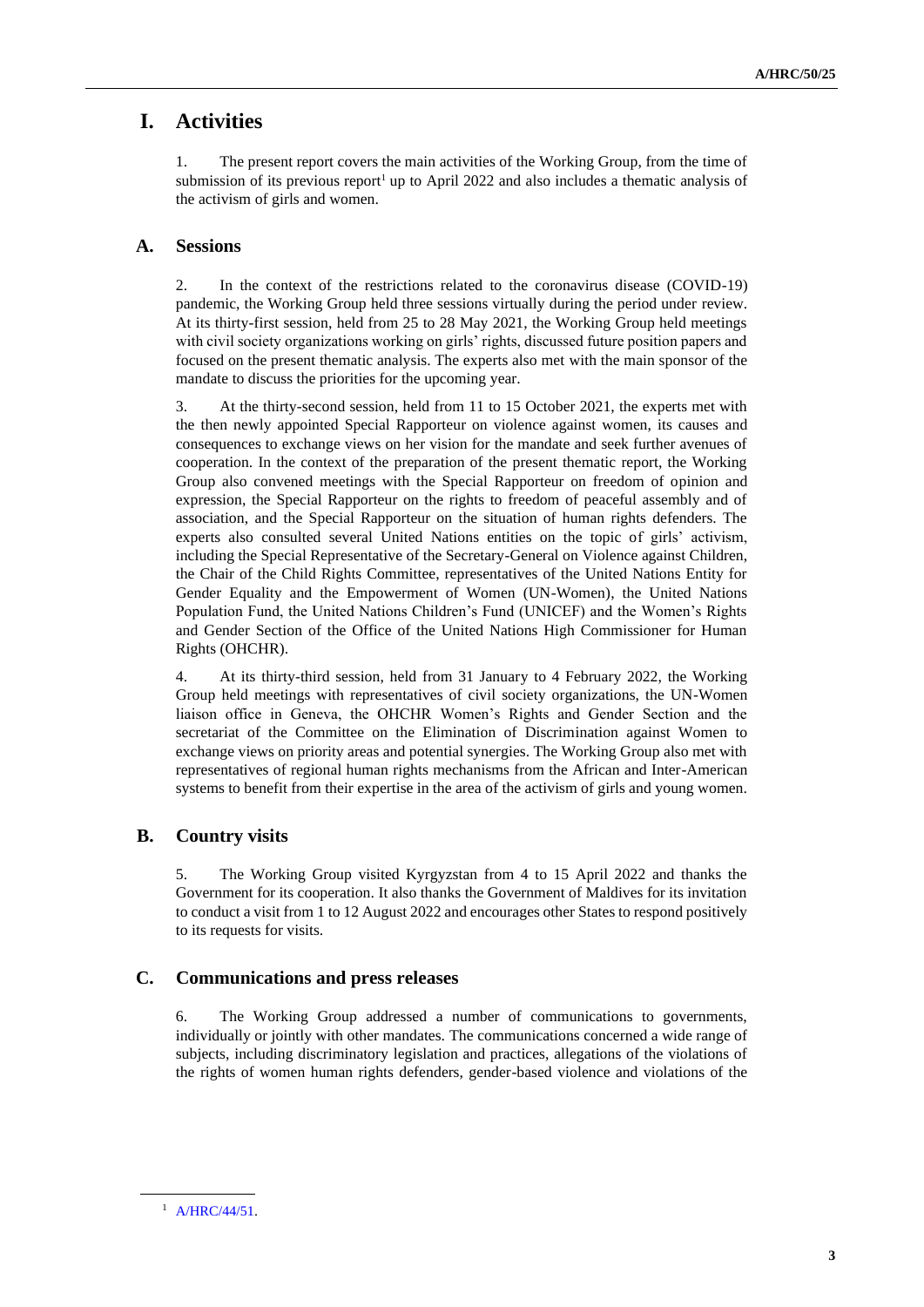right to sexual and reproductive health.<sup>2</sup> The Working Group also issued press releases, individually and jointly with other mandate holders, treaty bodies and regional mechanisms.<sup>3</sup>

## **D. Other activities**

7. The experts also undertook numerous activities in their capacity as Working Group members.<sup>4</sup> In particular, the Chair addressed the sixty-sixth session of the Commission on the Status of Women and presented an oral report to the seventy-sixth session of the General Assembly. In relation to the preparation of the present thematic report, the Working Group organized a series of virtual regional consultations focusing on girls' activism with over 150 young activists across all regions of the world.<sup>5</sup>

# **II. Thematic analysis: Girls' and young women's activism**

## **A. Contextual and conceptual framework**

### **Context**

8. Girls and young women are mobilizing worldwide to demand and catalyse change on critical global issues. They are at the forefront of initiatives aimed at transforming societies towards social justice, gender equality and sustainability. This is occurring despite, and frequently in reaction to, the barriers that they continue to face in participating in public and political life, as a result of persistent gender-based discrimination and violence within families, communities and society at large.

9. Girls and young women experience unique challenges to their activism, rooted in the intersection of gender and age, exacerbated by factors including, but not limited to, economic insecurity; lack of access to education; restrictions on access to sexual and reproductive health goods, services and information; unequal access to quality education; narrowing civic spaces, both online and offline; rising fundamentalism in many countries; armed conflict; environmental disasters; and health crises.<sup>6</sup> Disability, race, ethnic origin, gender identity, refugee status, early pregnancy and motherhood place some girls in a particularly disadvantaged situation. Conservative narratives that perpetuate discriminatory gender and age-related stereotypes suggesting that women's and girls' role should be limited to the private sphere, family and procreation also affect their participation in public life, $\frac{7}{1}$  silence their voices and render their contributions invisible.<sup>8</sup>

10. The empowerment of girls and young women through the respect, protection and fulfilment of their fundamental human rights is an indispensable precondition for just, inclusive, peaceful and sustainable societies and the achievement of gender equality.<sup>9</sup> While in recent years their participation has increasingly been promoted, major gaps persist. The girls and young women the Working Group met identified the critical challenges they have been facing at many levels. Despite the importance of their participation, research on girls in

<sup>3</sup> See

<sup>2</sup> See www.ohchr.org/EN/Issues/Women/WGWomen/Pages/Communications.aspx.

https://www.ohchr.org/en/latest?field\_content\_category\_target\_id%5B158%5D=158&field\_content\_ category\_target\_id%5B162%5D=162&field\_content\_category\_target\_id%5B161%5D=161&field\_co ntent\_category\_target\_id%5B159%5D=159&field\_entity\_target\_id%5B1314%5D=1314.

<sup>4</sup> www.ohchr.org/EN/Issues/Women/WGWomen/Pages/Activities.aspx.

<sup>5</sup> Africa, the Asia-Pacific region, South West Asia and North Africa, Latin America, the Caribbean, and from minority communities such as Roma and indigenous girls.

<sup>6</sup> Se[e A/HRC/38/46](https://undocs.org/en/A/HRC/38/46) and [A/75/184.](https://undocs.org/en/A/75/184)

<sup>7</sup> Se[e A/HRC/40/60](https://undocs.org/en/A/HRC/40/60) and [A/HRC/47/38.](https://undocs.org/en/A/HRC/47/38)

<sup>8</sup> Se[e A/75/184.](https://undocs.org/en/A/75/184)

<sup>&</sup>lt;sup>9</sup> Se[e A/HRC/38/46.](https://undocs.org/en/A/HRC/38/46)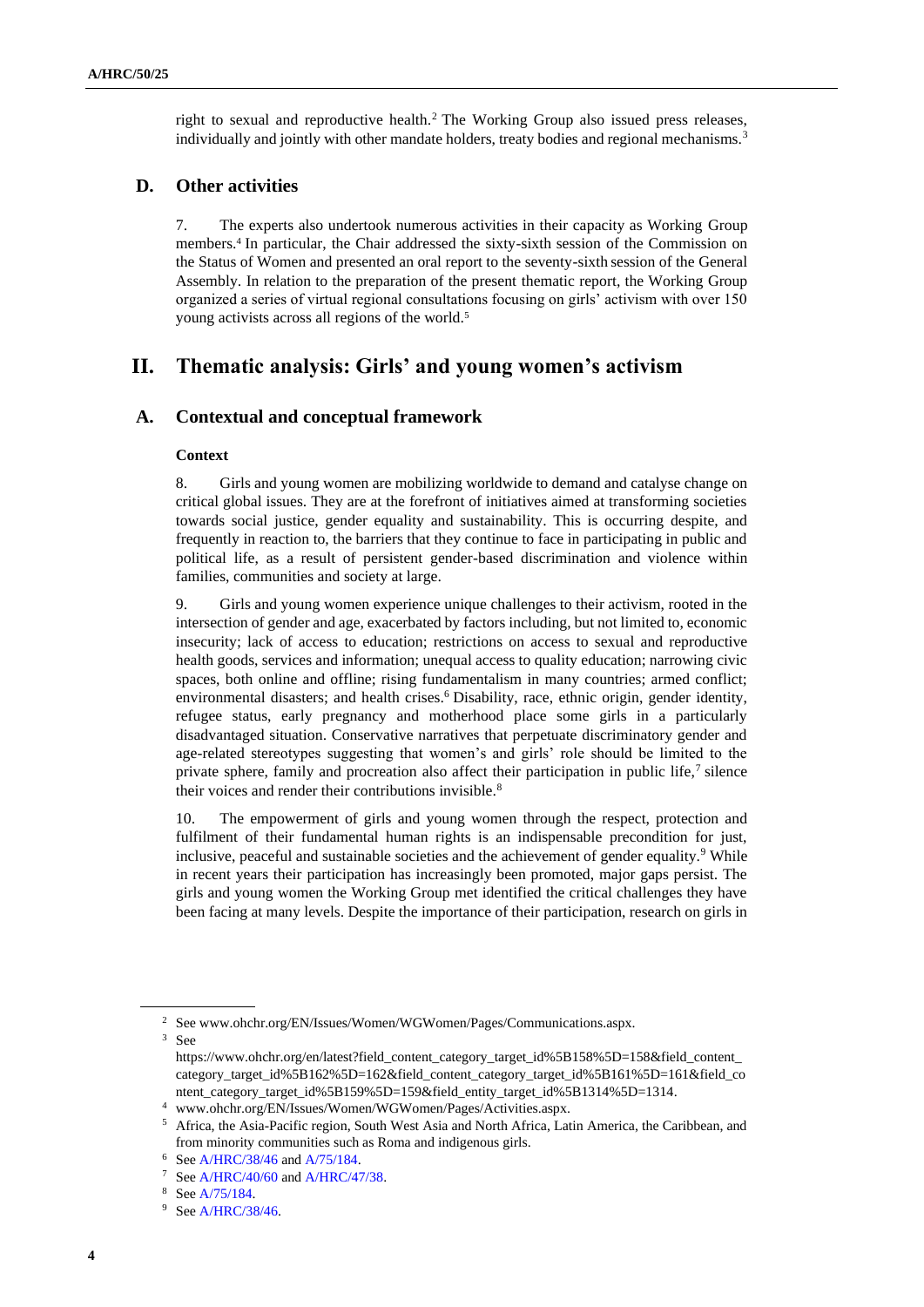public and political life is scarce and has not predominantly focused on their civic space and activism.<sup>10</sup>

11. The experts of the Working Group express their gratitude to all stakeholders for their contributions to the preparation of the report. In particular, they acknowledge the unique and remarkable inputs from the girl and young women activists, from all regions and backgrounds, who participated in 10 dedicated consultations. Some of them operate in extremely oppressive contexts, especially those living in occupied territories or countries facing armed conflict, and have taken considerable risks by choosing to share their experiences with the Working Group.

### **Concepts**

12. In line with international standards, the Working Group recognized girl children as individuals under the age of 18.<sup>11</sup> United Nations agencies, States and other actors use varying age ranges to define young women. For the preparation of the present report, the Working Group engaged with girls and young women aged between 12 and 30, who identified themselves as girl or young women activists. Many of them indicated that they started their activism as a child.

13. The Working Group uses the term "activism" as an umbrella concept to capture the broad variety of forms and processes, both formal and informal, online and offline, through which girls and young women engage in political and public life.<sup>12</sup> It encompasses participation in the civic space and the conduct of public affairs, including engagement in formal processes related to the exercise of legislative, judicial and executive powers, which are most often established and led by adults, as well as the bottom-up initiatives led by girls and young women themselves. Activism also comprises organizing, mobilizing (including through peaceful protests), campaigning, undertaking collective and individual advocacy and action, and other informal initiatives at grass-roots level, through which girls and young women use their voices to bring about changes to their communities.<sup>13</sup>

14. When girl and young women activists take action to advance human rights, they fall within the definition of human rights defenders, as enshrined in the Declaration on the Right and Responsibility of Individuals, Groups and Organs of Society to Promote and Protect Universally Recognized Human Rights and Fundamental Freedoms (Declaration on Human Rights Defenders), and should be recognized as such. However, they may not always identify themselves as human rights defenders, often due to the stigma and risks related to acting as one, may not be aware of the term, or may not be considered as such by adults. Regardless of how they identify themselves or are perceived by others, the Working Group recognizes girl and young women activists who engage in the promotion and defence of human rights, in all their diversity, as human rights defenders who are entitled to all related legal protections, including those outlined in the Declaration on Human Rights Defenders, relevant Human Rights Council and General Assembly resolutions and other international standards.

## **B. International human rights legal framework**

15. The Working Group recalls that every individual, whether adult or minor, is entitled to enjoy all human rights, which are interrelated and interdependent, without discrimination of any kind.<sup>14</sup> Girls are entitled to special measures of protection in consideration of their age, gender and other characteristics, encompassing those aimed at empowering and enabling

<sup>&</sup>lt;sup>10</sup> See Emily Bent, "The boundaries of girls' political participation: a critical exploration of girls' experiences as delegates to the United Nations Commission on the Status of Women", *Global Studies of Childhood*, vol. 3, No. 2 (2013).

<sup>&</sup>lt;sup>11</sup> Convention on the Rights of the Child, art. 1.

<sup>&</sup>lt;sup>12</sup> See Committee on the Elimination of Discrimination against Women, general recommendation No. 23 (1997) and [A/HRC/23/50.](https://undocs.org/en/A/HRC/23/50)

<sup>&</sup>lt;sup>13</sup> See Roger A. Hart, "Children's participation: from tokenism to citizenship", UNICEF (1992).

<sup>&</sup>lt;sup>14</sup> The right to vote may be subject to a minimum age limit. Any restrictions on the right to stand for election, such as minimum age, must be justifiable on objective and reasonable criteria. See Human Rights Committee, general comment No. 25 (1996), para. 15.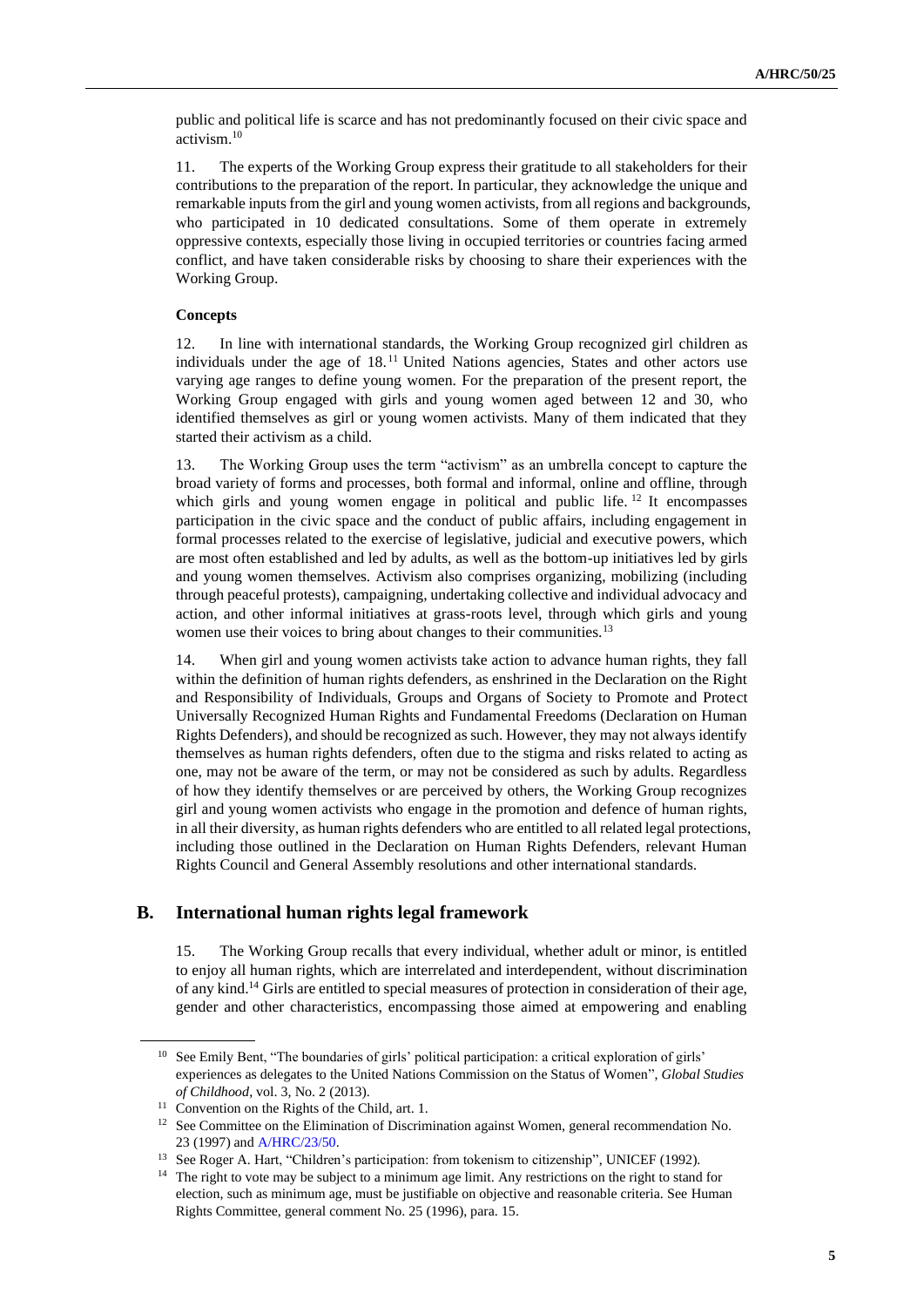them to enjoy the full range of human rights, including to form and express their views and be heard on matters affecting them in accordance with their age and maturity and best interests.<sup>15</sup> There is no minimum age for acting to protect, promote and fulfil human rights.<sup>16</sup>

16. Girls' and young women's full enjoyment of the rights to participate in public life, to freedom of opinion and expression, to freedom of thought and to freedom of peaceful assembly and of association are essential conditions for their full personal development, the exercise of their autonomy, their participation in shaping society and, ultimately, the achievement of gender equality and the realization of free, just and democratic societies. Those rights cover, for example, the expression and dissemination of ideas online and offline and participation in non-violent gatherings, including demonstrations, protests, meetings, marches or online assemblies, for a purpose such as expressing oneself, conveying a position on a particular issue or exchanging ideas<sup>17</sup> and they are enshrined in international and regional human rights instruments.<sup>18</sup> The realization of girls' and young women's human right to participate in public and political life, including organizing and engaging actively with a variety of State and non-State actors, is essential for the protection of their human rights.<sup>19</sup>

17. States must ensure that mechanisms are in place to solicit the views of girls in all matters of public interest affecting them directly or indirectly and to give due weight to those views.<sup>20</sup> As emphasized by the Committee on the Rights of the Child, States cannot assume that children are incapable of expressing their own views; on the contrary, they should encourage children to form a freely held view and should provide a safe environment that enables them to exercise their right to be heard.<sup>21</sup> The Committee has indicated that States need to invest in proactive measures to promote the empowerment of girls and challenge patriarchal and other harmful gender norms and stereotyping, in cooperation with all stakeholders, including civil society, women and men, traditional and religious leaders and girls themselves, in order to ensure the full realization of their right to participation.<sup>22</sup> It has also indicated that children need to be supported and encouraged to form their own organizations and initiatives and to pursue networking among their organizations in order to increase opportunities for shared learning and platforms for collective advocacy. <sup>23</sup> That includes removing all barriers (namely costly administrative procedures, minimum age restrictions and so on) to children forming their own organizations or associations.

<sup>&</sup>lt;sup>15</sup> See Committee on the Rights of the Child, general comment No. 20 (2016)[; A/HRC/19/55;](https://undocs.org/en/A/HRC/19/55) Inter-American Commission on Human Rights, *Hacia la Garantía Efectiva de los Derechos de Niñas, Niños y Adolescentes: Sistemas Nacionales de Protección* (in Spanish only); and Council of Europe recommendation CM/Rec(2012)2 on the participation of children and young people under the age of 18.

<sup>&</sup>lt;sup>16</sup> See Committee on the Rights of the Child, "Protecting and empowering children as human rights defenders", day of general discussion outcome report (September 2018).

<sup>&</sup>lt;sup>17</sup> See Human Rights Committee, general comments No. 21 (1992), No. 34 (2011) and No. 37 (2020).

<sup>&</sup>lt;sup>18</sup> See International Covenant on Civil and Political Rights, arts. 18, 19 and 21–22; Convention on the Elimination of All Forms of Discrimination against Women, art. 7; Convention on the Rights of the Child, arts. 13–15; American Convention on Human Rights, arts. 13 and 15–16; African Charter on Human and Peoples' Rights, arts. 9–11; African Charter on the Rights and Welfare of the Child, arts. 7–9; Arab Charter on Human Rights, arts. 24 and 32; European Convention on Human Rights and Fundamental Freedoms, arts. 10–11; and European Convention on the Exercise of Children's Rights, art. 3.

<sup>&</sup>lt;sup>19</sup> See International Covenant on Civil and Political Rights, arts. 2, 3 and 25; Convention on the Elimination of All Forms of Discrimination against Women, arts. 5, 7 and 14 (2); Convention on the Rights of the Child, arts. 2 and 12; American Convention on Human Rights, arts. 1 and 23; African Charter on Human and Peoples' Rights, arts. 2, 13 and 18; Protocol to the African Charter on Human and Peoples' Rights on the Rights of Women in Africa, art. 9; European Convention on the Exercise of Children's Rights, art. 3; and Council of Europe Recommendation CM/Rec(2012)2.

<sup>&</sup>lt;sup>20</sup> See Convention on the Rights of the Child, art. 12, and Committee on the Rights of the Child, general comment No. 12 (2009).

<sup>&</sup>lt;sup>21</sup> See Committee on the Rights of the Child, general comment No. 12; and Inter-American Commission on Human Rights, *Hacia la Garantía Efectiva de los Derechos de Niñas, Niños y Adolescentes.*

See Committee on the Rights of the Child, general comment No. 20 (2016).

 $23$  Ibid. and general comment No. 12 (2009).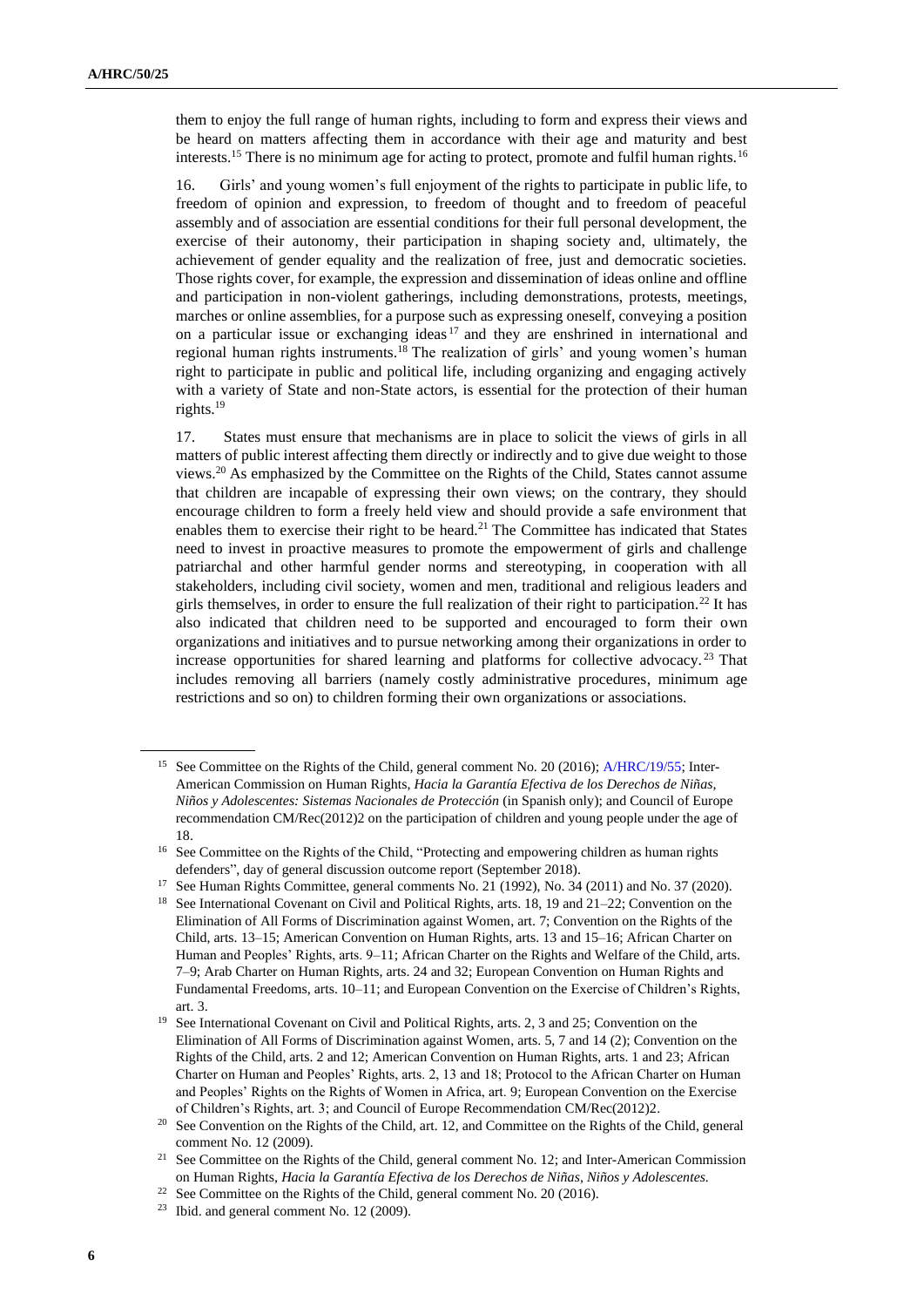18. Article 5 of the Convention on the Elimination of All Forms of Discrimination against Women obliges States to take all appropriate measures with a view to eliminating prejudices and customary and all other practices that are based on the idea of the inferiority or the superiority of either of the sexes or on stereotyped roles for men and women. Further, in resolution 41/6, the Human Rights Council urged States to remove barriers, whether political, legal, practical, structural, cultural, economic, institutional or resulting from the misuse of religion, that prevent the full, equal, effective and meaningful participation of women and girls in all fields.

19. The Working Group emphasizes that whereas the obligation to implement girls' and young women's rights rests on States, in practice the roles and responsibilities of a number of different actors are involved, including parents and extended families, local communities, faith groups, non-State services, intergovernmental organizations, civil society organizations, the private sector and young women and girls themselves.<sup>24</sup> Ensuring that girls and young women can be active participants in their own lives and in public affairs requires an integrated approach that takes into account the roles and responsibilities of all those actors and is also mindful of the interconnection between all human rights of girls and young women. In that regard, the Working Group reasserts the interdependence of all human rights.<sup>25</sup>

# **C. Features of girls' and young women's activism**

20. Girl and young women activists engage in a wide and varied array of topics. These encompass, among others, gender equality, gender-based violence, harmful practices, children's rights, lesbian, gay, bisexual, transgender, queer and intersex rights, sexual and reproductive health and rights, climate justice, social and economic inequalities, inclusive development, racial justice, good governance, defence of territories, land and resources, and peace-building and conflict resolution. They often mobilize on more than one topic, drawing attention to intersectional oppression and the complex dynamics at play in their activism. They organize across movements because, as the Working Group heard during the consultations it held, "there is no justice for one issue without justice for all".

21. The initiatives of girl and young women activists are often aimed at bringing about transformative changes in the local, national and international contexts. For example, owing to their mobilization, some of the activists who participated in the Working Group's consultations had obtained the distribution of free sanitary items for menstrual hygiene at school or essential products in refugee centres. Others had helped girls from their communities escape female genital mutilation or assisted in the rescue of girls and women who were victims/survivors of human trafficking. Yet others had achieved the inclusion of classes on human rights in school curricula and the development of age-adapted media materials to raise awareness of gender equality and human rights within their communities. In one country, they had launched campaigns to destigmatize testing for sexually transmitted infections among youth and in another they had succeeded in drawing national attention to the problem of sexual harassment in the schoolyard. They also stood at the forefront of the defence of nature and climate in several countries.

22. Personal development, self-awareness and empowerment are also major components of their activism. As one young activist noted, "I was living as a young woman in oppression without noticing it. I viewed it as normal before learning more about the topic". Activism increases girls' and young women's confidence and helps them build a sense of agency in their own lives, provides the power to shape their communities and societies, become leaders and agents for change or make career choices that have traditionally been dominated by men.

23. Their activism is in many cases triggered by personal experience of discrimination, violence and human rights violations, or arises as a need to respond to perceived injustice. For many activists with whom the Working Group spoke, becoming an activist "was not so much an inspiration as a response to a need". Some had started engaging during the

<sup>&</sup>lt;sup>24</sup> See Committee on the Rights of the Child, general comment No. 5 (2005) and Committee on Economic, Social and Cultural Rights, general comment No. 14 (2000), para. 42.

<sup>25</sup> Se[e A/HRC/38/46.](https://undocs.org/en/A/HRC/38/46)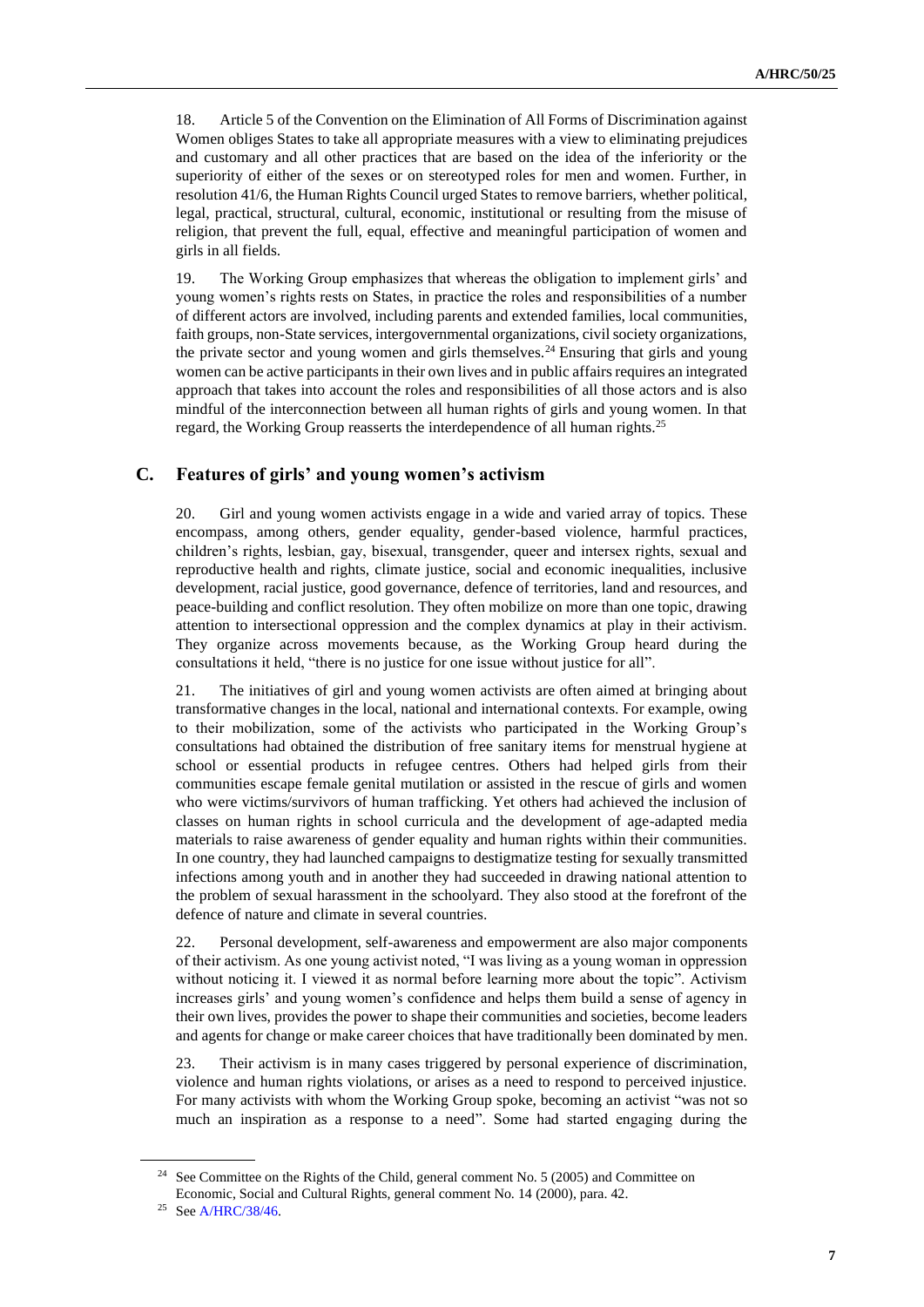coronavirus disease (COVID-19) pandemic, as they witnessed existing inequalities being exposed and exacerbated. In some cases, inspiration came from role models and women's mobilization in their own communities, countries or abroad for the defence of their rights (such as the mobilization of women during the Arab Spring and the #MeToo campaign) or by actions taken by members of local and international movements on, for example, protecting the environment and the climate.

24. Girls' and young women's activism unfolds at all levels, online and offline, local and international, although it is more common at local and community levels. Their activism often begins at school and in girl-led groups, mostly through involvement in student organizations within post-secondary and tertiary education institutions. They engage with different actors, including State authorities, diplomats and political parties; independent institutions, such as ombudspersons and national human rights institutions; civil society organizations and movements, including feminist activists and organizations; communitybased, religious and cultural institutions; and the media. Their engagement with the United Nations and international and regional human rights mechanisms, although increasing, is still limited, owing to a variety of factors.

25. While some girls and young activists operate through formal structures, others organize informally and receive financial and other support through host organizations or umbrella structures. In some cases, informality is a choice, aimed at avoiding being subject to control by third parties and the imposition of external agendas. In other cases, it is the result of legal, administrative and financial barriers.

26. Frequently confronted with exclusion from formal decision-making processes, girl and young women activists tend to utilize alternative ways of engaging in public life, making use of decentralized initiatives, digital tools, radio talk shows, public demonstrations, informal protests and innovative campaigns, including artistic expressions. One example is the performance created by a feminist youth group, entitled "La culpa no era mía" (it was not my fault), that denounced sexual violence, which has inspired many other similar initiatives across the globe. The young activists sometimes use in-person advocacy tactics, including with parliamentarians, and invest in research and fund-raising in order to build evidence and promote public reflection around certain topics. They increasingly use online spaces; social media platforms are used to organize, mobilize, network, campaign and advocate. As one girl said: "We ourselves have been opening spaces and we have not waited for others to come and give us the opportunity."

## **D. Challenges and barriers**

#### **1. Structural gender- and age-based discrimination**

27. Girls and young women face specific barriers that encompass different types of obstacles, including those derived from structural discrimination based on sex, gender and age, rooted in discriminatory social norms and harmful stereotypes. The Working Group has already demonstrated the persistence of a global discriminatory cultural construction of gender, often based on religious interpretation, and the continued cultural justifications for discriminatory laws and practices among States and other stakeholders. It has particularly emphasized that failure to eliminate discrimination within the family undermines any attempt to ensure gender equality in all areas of society.<sup>26</sup>

28. In general, children and young people are confronted with adult-centrist and paternalistic attitudes. They are often treated as incapable of making decisions about their lives because of a perceived lack of maturity or experience, or are considered "troublemakers", unable to constructively contribute to public debates and thus addressed with hostility.<sup>27</sup> As explained by activists: "our societies take as a joke what we say about gender equality" or "they take us as if we don't know what we want, but we do: they just don't believe us". Girls face additional challenges, as they are often discouraged from speaking

<sup>&</sup>lt;sup>26</sup> Se[e A/HRC/29/40](https://undocs.org/en/A/HRC/29/40) an[d A/HRC/38/46.](https://undocs.org/en/A/HRC/38/46)

<sup>&</sup>lt;sup>27</sup> See Committee on the Rights of the Child, general comment No. 20 (2016),  $A/HRC/19/55$  and [A/76/222.](https://undocs.org/en/A/76/222)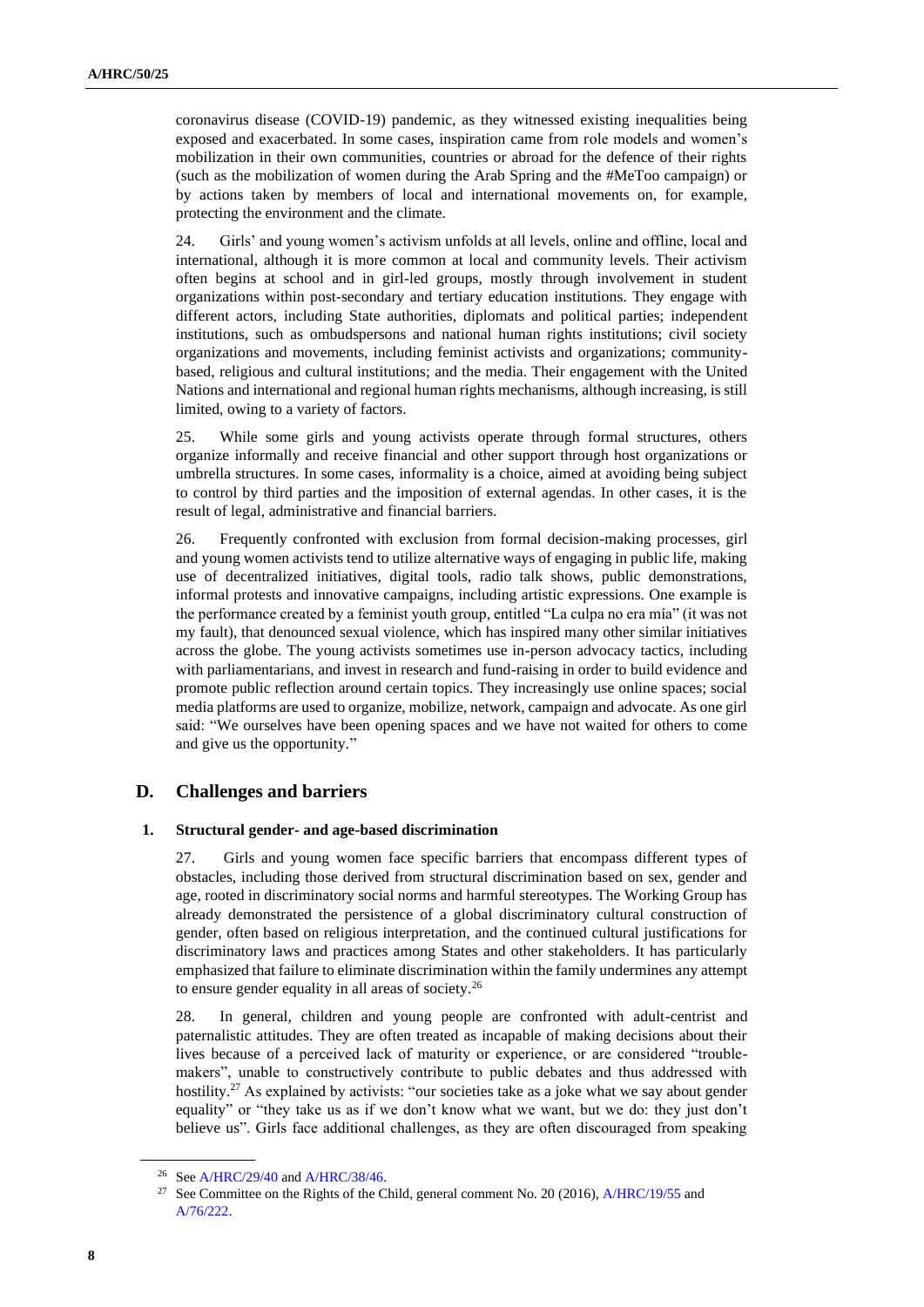their minds and engaging outside the domestic sphere. Many girl activists stressed that their chances to engage in activism were considerably limited if they were told from the youngest age that their place was at home and if parents gave priority to their sons' education. Furthermore, they frequently had very limited time available to devote to activism, given the disproportionate household and care duties they shouldered.

29. Parental authority and overprotective approaches are often exercised to limit the freedom and space of engagement of children and young people. In the case of girls and young women, these barriers are dramatically compounded by predominant gender stereotypes and patriarchal social norms. As one of the activists explained, girls "are not decision makers even in matters, like leaving school and getting married, that have a massive impact on their lives". As noted by the Special Rapporteur on the rights to freedom of peaceful assembly and of association, the significant barriers to women's and girls' enjoyment of the rights to freedom of peaceful assembly and of association "are deeply rooted at home, in the family and in the community, where women and girls continue to live under patriarchal control and experience wrongful stereotyping, both of which prevent and punish participation in public life".<sup>28</sup> That resonates with the experiences of girl and young women activists, who are often portrayed as destroyers of family values and national traditions. The perception of young activists as challenging established sociocultural gender norms may lead to aggression, including threats and violence, or lack of recognition and support from their families, communities and the general population, as well as the authorities.

30. Girls and young women may face restrictions on their mobility and lack access to information and resources, including digital devices and the financial resources needed to pay transport costs to attend gatherings or cover the membership fees required to join an organization or association. Access to education, especially at secondary and tertiary levels, professional training, productive resources and economic opportunities continue to be limited for many girls and young women across the globe, particularly those living in rural or precarious settings. Often, they are not sufficiently aware of or duly informed about their rights, which is a fundamental precondition for their activism.

31. Early and forced marriages as well as forced, unwanted or child pregnancies, female genital mutilation, sexual violence, including rape, often with curtailed access to sexual and reproductive health services, information and goods, including those related to menstrual health, contraception and abortion care, accompanied by denial of their autonomy in relation to these matters, are also major human rights barriers to girls' and young women's activism. These stem from deeply rooted gendered norms aimed at limiting their autonomy and considerably constraining their opportunities to participate fully and equally in political and public life.

## **2. Marginalization and exclusion from public spaces and intersectional forms of discrimination**

32. Civil society organizations and movements, including those advancing human rights, are usually led by adults who may therefore frequently be unresponsive to the views, experiences, space and needs of girls and young women. Even child rights and women's rights organizations are often blind to the diverse realities and experiences of girls and young women and often perpetuate discrimination within the movement. Girl-led organizations are often not part of or connected to the mainstream women's rights movement and not equally recognized, funded or supported. In some cases, the agendas of international partners and donors drive young women's and girls' activism, instead of genuinely empowering them and giving them the space and power to set the agenda, lead decision-making and determine their own priorities.

33. International human rights mechanisms are not easily accessible to girl and young women activists. Girls generally lack information about United Nations mechanisms and bodies, their functions and the age requirements for accreditation within the system, owing to a dearth of child-friendly and age-sensitive information developed by the United Nations. They may also be unable to obtain visas to travel to participate in international forums.

<sup>28</sup> [A/75/184,](https://undocs.org/en/A/75/184) para. 40.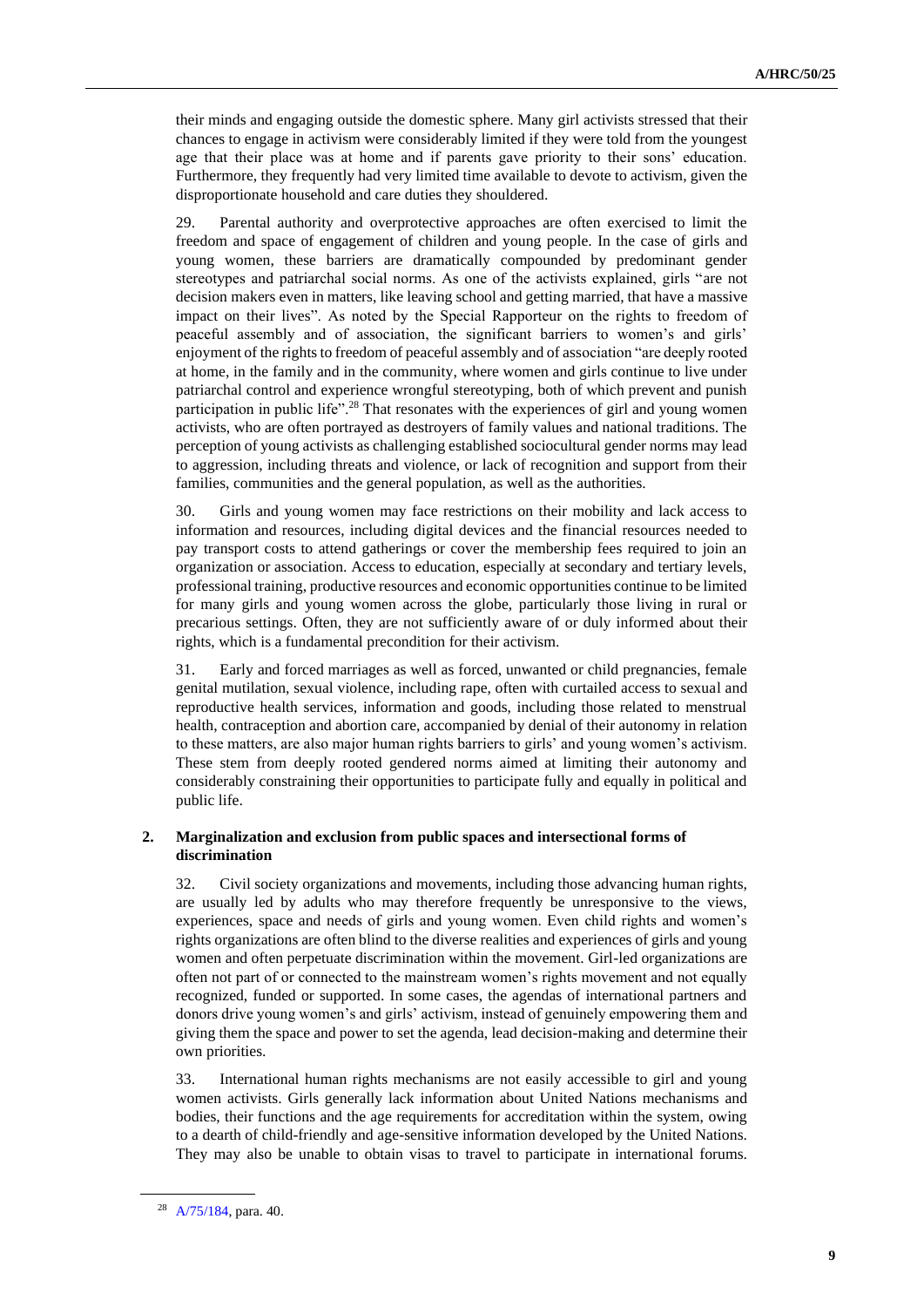Paternalistic approaches and a lack of trained staff, coupled with a lack of dedicated mechanisms and procedures to engage with children, are often used to justify excluding children, including girls, from discussions and activities of intergovernmental bodies, including at the United Nations and at national, regional and global level. Girls' and young women's activism within the United Nations is often reserved for a certain elite, while the most marginalized girls and young women, in particular those living in disadvantaged or remote communities, in practice do not have access to United Nations spaces. Moreover, girls and young women are not genuinely included as co-creators and co-designers of solutions. They are not empowered to set the agenda, their inputs are often not properly reflected and there is often no sustained engagement after meetings. They are generally pigeonholed in discussions concerning "girls' issues", rather than being associated with other important processes, such as peace and security, the Sustainable Development Goals and COVID-19 recovery. Furthermore, a developed capacity and specific framework for child and youth participation and safeguarding, in order to involve girls and young women in a safe, empowering and effective manner, are generally lacking. Some girls and young women reported feeling unprotected and exposed to retaliation and intimidation by their national authorities and non-State actors for engaging with the United Nations system, including human rights mechanisms, without receiving any tangible support from the United Nations.

34. Certain groups of girls and young women may be further marginalized in public spaces because of multiple and intersecting grounds of discrimination. Girls and young women belonging to disadvantaged groups, including, for example, poor, rural, Roma and indigenous youth, migrants and those in street situations, are still not sufficiently heard. Testimonies from girls and young women with disabilities demonstrated that they are often left out of larger networks, movements and initiatives because of the lack of accommodation of their needs, including, for example, the use of sign language. Digital illiteracy and unaffordable technical solutions and devices, such as screen reading, voice software, braille writers or video magnifiers, represent further challenges. Moreover, some feminist movements lack a disability perspective, as much as some disability rights movements lack a feminist perspective, with the consequence that specific issues affecting girls and young women at the intersection of both are overlooked.

35. While the lack of language adapted to girls and young women is a general challenge, language barriers often pose additional constraints on the activism of girls and young women, in particular of those belonging to indigenous peoples and minorities, depriving them also of the opportunity to network and engage with other organizations and movements. Some testimonies also disclosed that distinctions along ethnic lines, including tribal affiliations, might render difficult the work of activists that were perceived as "strangers" and thus as not legitimate to discuss certain issues at the local or national level.

### **3. Offline and online harassment and violence**

36. The lack of safety and security are major barriers to girls' and young women's activism. The frequent occurrence of attacks, harassment and violence in the street and on public transport, including in the form of unwanted sexual remarks, unwelcome sexual behaviour and threats of rape and stalking, deter and limit girls' and young women's activities and travel outside their home, which impedes their access to and use of spaces for activism. Such risks increase during protests and demonstrations and in conflict, disaster and other crisis situations.<sup>29</sup> Moreover, widespread sexual harassment and abuse is reported within political movements and organizations.

37. Some girls and young women reported threats and violence, including bullying, which often also targeted their families and friends and were aimed at silencing their voices. One of them explained that "sometimes we cannot engage on issues we are passionate about because they are too dangerous". Some girls and young women also reported a lack of protection by the State, which in some cases perpetuated the threats or violence through its security forces. Episodes of violence included inappropriate touching, exposing underwear during arrest, humiliating and unnecessary strip searches, threats of rape, forced nudity and gendered and

<sup>29</sup> Se[e A/75/184.](https://undocs.org/en/A/75/184)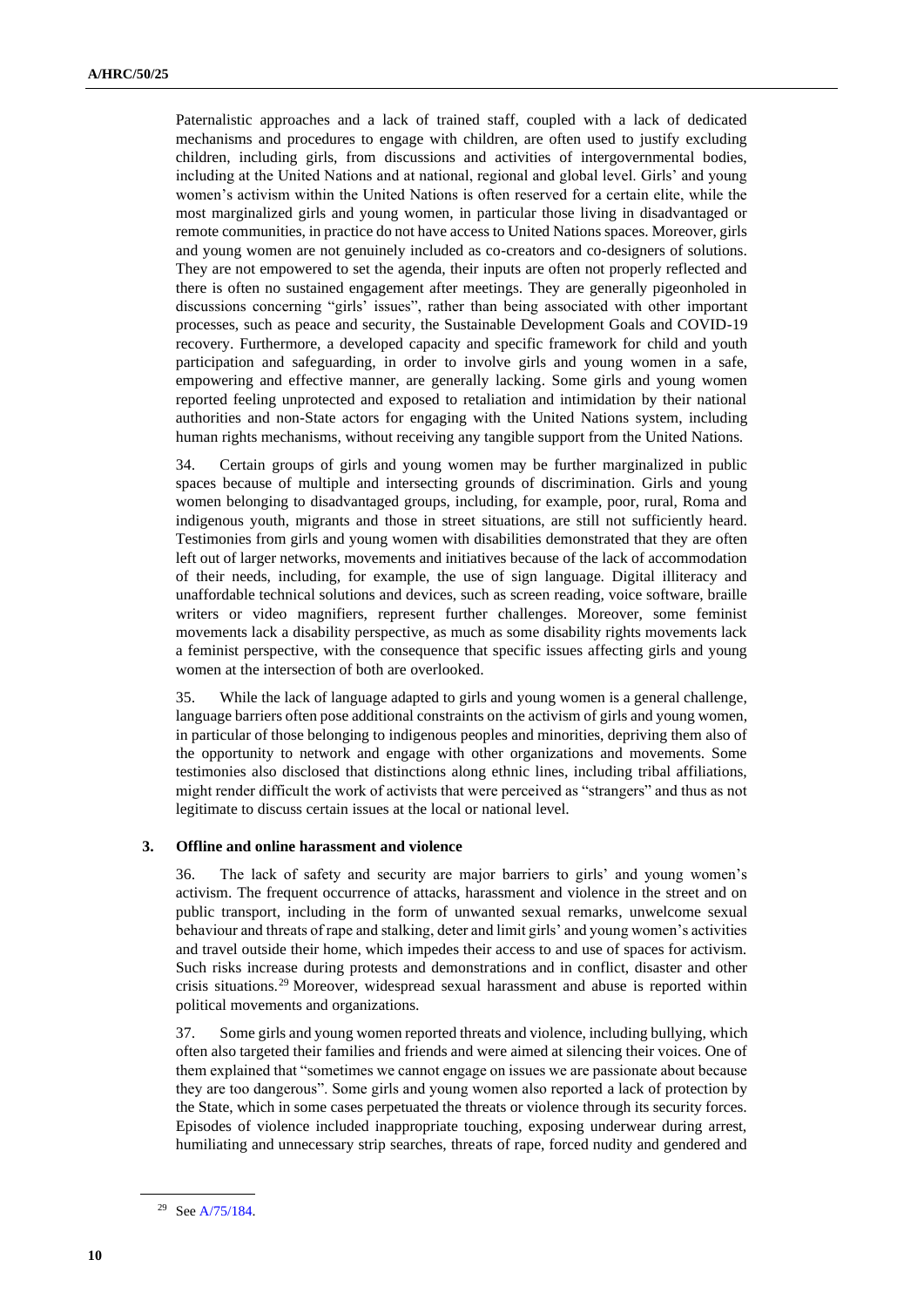sexist insults by law enforcement and detention personnel, especially during the unjustified repression of peaceful mobilization.

38. In the context of backlashes against gender equality, girls and young women face increased risks of harassment and violence when engaging on themes related to gender equality, particularly sexual and reproductive rights, equality in marriage and lesbian, gay, bisexual, transgender, intersex and queer+ issues. In addition, girls and young women may face domestic violence, including sexual violence, as a reprisal for their activism or may be separated from their children by their partners and family as a form of punishment.<sup>30</sup> In some cases, they have to choose between pursuing their activism or keeping family ties. Moreover, many girls lack the means to support themselves independently and the loss of family support due to their activism can have devastating consequences.<sup>31</sup> Others are forced to abandon their activism to ensure the economic survival of their families.<sup>32</sup>

39. Digital gender-based violence and harassment add a further layer of challenges to girls' and young women's activism.<sup>33</sup> Digital technologies may be used to blackmail, control, surveil, coerce, harass, humiliate or objectify girl and young women activists, including by resorting to "deep-fake" pornographic content and death threats. As a result, many victims of these practices limit their online activities, leading to self-censorship, endure stigma in their families and communities, or flee online spaces altogether. The majority of the young women and girls consulted had experienced some form of targeted and gendered online abuse, including threatening messages, sexual harassment and the sharing of private images without their consent.<sup>34</sup> Attacks against girl and young women activists are often orchestrated with the aim of discrediting and delegitimizing them and exposing them to ridicule, contempt or defamation. In some cases, their families may prohibit them from continuing their activism because of the reputational damage that may follow. In certain countries, their very presence on social media may constitute a great risk to girls' and young women's personal integrity. Large-scale data collection and algorithm-driven analysis targeting sensitive information creates new threats for activists, particularly those from lesbian, gay, bisexual, transgender, intersex and queer+ communities. As one activist explained: "when doing online campaigns, sometimes we are afraid to speak openly because we know that there is digital surveillance from the government".

40. Girls are affected by different forms of abuse from adults, including physical punishment by family members, stigmatization in their communities or reprisals from their educational institutions, including by preventing them from taking their exams. During the consultations, girls voiced their experience of punishment by teachers and school authorities, as well as a more general lack of support to help them reconcile school attendance with their activism.

#### **4. Hostile environments**

41. Some of the activists with whom the Working Group met mentioned experience of arbitrary arrests, intimidation, threats of killings, kidnappings, being tracked and spied on, as well as abusive use of anti-terrorist legislation to further shrink the civic space and restrict their activities. In some countries, "home arrest", accompanied by occasional attacks at the house, threats to family members and sexual abuse, is used as a method to control and restrict activists' work. Some also reported that, given the overall environment of intimidation they faced, feminist groups and protection networks might be difficult to access for younger activists, as these groups tended to limit the entry of or engagement with external actors, for fear of reprisals. As one activist emphasized: "It is important to make people understand that we do not want to create conflicts; we only want to address and solve certain problems

 $30$  Ibid. and [A/HRC/40/60.](https://undocs.org/en/A/HRC/40/60)

<sup>31</sup> Se[e A/HRC/40/60.](https://undocs.org/en/A/HRC/40/60)

<sup>&</sup>lt;sup>32</sup> See Special Representative of the Secretary-General on Violence against Children, "Children as agents of positive change. A mapping of children's initiatives across regions, towards an inclusive and healthy world free from violence" (2021).

<sup>33</sup> Se[e A/HRC/38/47.](https://undocs.org/en/A/HRC/38/47)

<sup>34</sup> Se[e https://webfoundation.org/2020/03/the-online-crisis-facing-women-and-girls-threatens-global](https://webfoundation.org/2020/03/the-online-crisis-facing-women-and-girls-threatens-global-progress-on-gender-equality/)[progress-on-gender-equality/.](https://webfoundation.org/2020/03/the-online-crisis-facing-women-and-girls-threatens-global-progress-on-gender-equality/)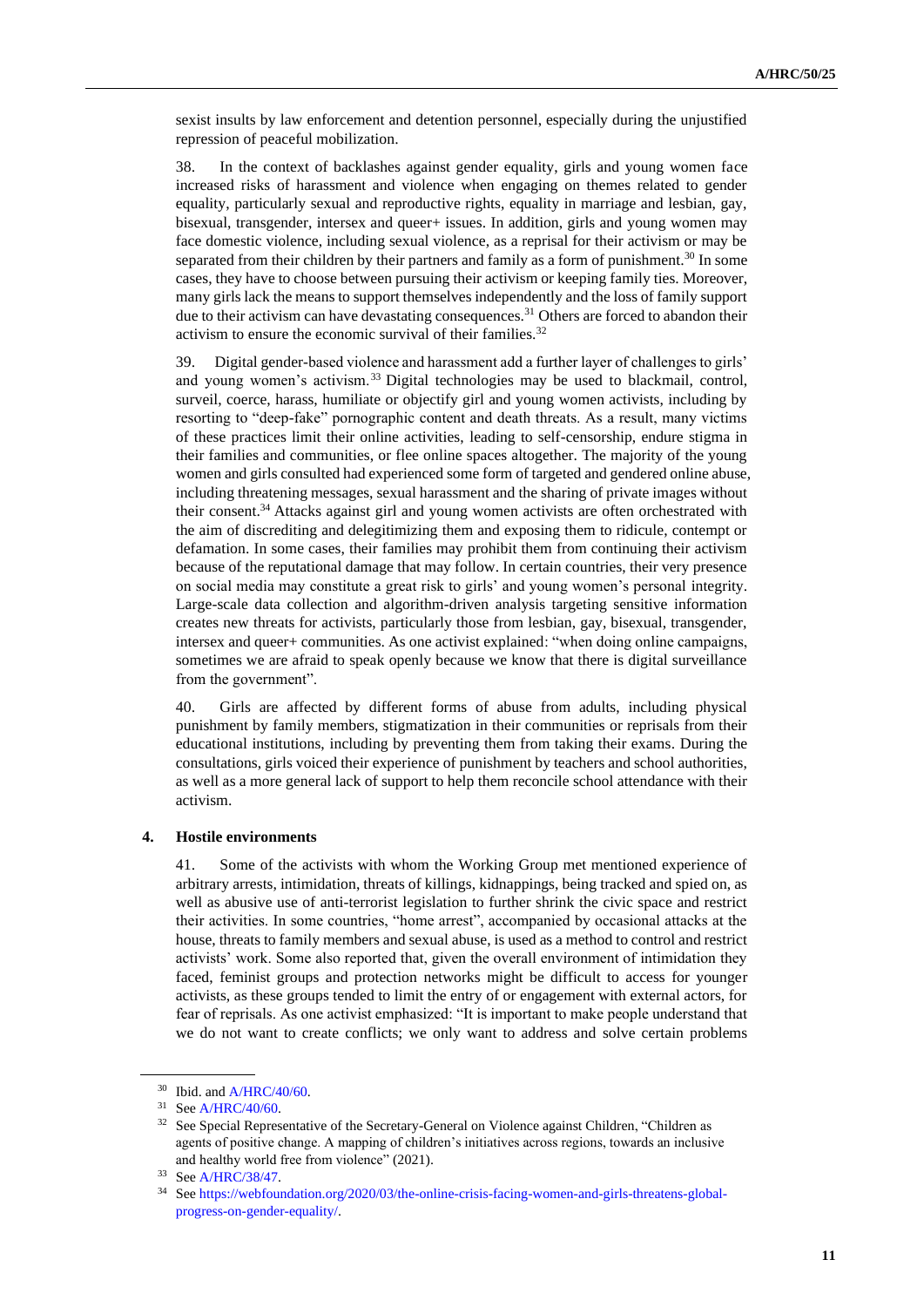affecting us and defend our human rights." Campaigns of defamation and attacks on honour and reputation were also mentioned, whereby activists were portrayed as lacking so-called "morals", values and ethics, and undermining culture and tradition. As the Special Rapporteur on the situation of human rights defenders has noted, girl human rights defenders can be stigmatized and ostracized by community leaders, faith-based groups, families, neighbours and communities in the belief that they and their actions are a threat to religion, honour, culture or ways of life.<sup>35</sup>

42. Additionally, girl and young women activists are subject to various types of surveillance that pose further challenges to their activism. They continue to face excessive policing by their families, especially their male relatives, with respect to public affairs, including their Internet use and access to digital devices, which greatly affects their opportunities to engage freely in the public and political life of their communities and societies.

43. In addition, mental health problems, such as burn-out and post-traumatic stress disorder, were mentioned by many activists as the consequences of the threats and risks they faced. They identified the importance of self-care and collective care, which needed to be recognized institutionally by non-governmental organizations (NGOs) and donors. The lack of psychological support was identified as one of the obstacles to supportive environments.

### **5. Legal and administrative obstacles and lack of access to justice**

44. Many girls organize informally because of the obstacles they face in registering their organizations. The registration process may be too costly; there may be minimum age requirements for registration; or a requirement to have a bank account.<sup>36</sup> That limits the ability of young activists to seek and receive funding for their work, which has been identified as one of the major obstacles to girls' and young women's activism.

45. In some cases, girls face legal barriers to the exercise of their right to freedom of assembly, owing to blanket bans on children participating in public assemblies. 37 Furthermore, in the case of girls and young women with disabilities, additional barriers often reside in the deprivation of legal capacity. However, even when they are not formally denied their legal capacity, discriminatory attitudes, including infantilization and dependency on others, particularly family members, constrain their autonomy and opportunities to engage in public and political life.

46. A distinct set of obstacles consists in the legal barriers to freedom of expression on sexual orientation and gender identity that have been introduced in various countries across the world. At the end of 2020, legal barriers to freedom of expression on issues related to sexual and gender diversity existed in at least 42 Member States, including in the form of bans on the dissemination of so-called gender ideology.<sup>38</sup> Furthermore, laws criminalizing lesbian, gay, bisexual, transgender, intersex and queer+ persons, pose formidable threats to the activism of girls and young women belonging to that community, forcing many of them to remain silent or impeding them from creating their own organizations and movements.

47. Different types of legal barriers concern the lack of legal recognition of undocumented migrant, refugee and stateless women and girls. Similarly, the lack of recognition of indigenous peoples' rights in certain countries make the participation of indigenous girls and young women in public life nearly impossible and laws banning face coverings in public spaces may prevent young women and girls of Muslim background from engaging in public and political life.

48. Girls and young women also face great obstacles to accessing information about their human rights and the mechanisms available to them to seek protection against violations of their rights and reparations in cases of violations, sometimes including a lack of specific forms of reparation, such as for online harassment and violence. There is a lack of effective, age- and gender-sensitive procedures, information, advice, legal and other assistance, and

<sup>35</sup> Se[e A/HRC/40/60.](https://undocs.org/en/A/HRC/40/60)

<sup>36</sup> See http://nostraightlines.youngfeministfund.org/.

<sup>37</sup> Se[e A/HRC/26/29.](https://undocs.org/en/A/HRC/26/29)

<sup>38</sup> See ILGA World, *State-sponsored Homophobia. Global Legislation Overview Update* (2020).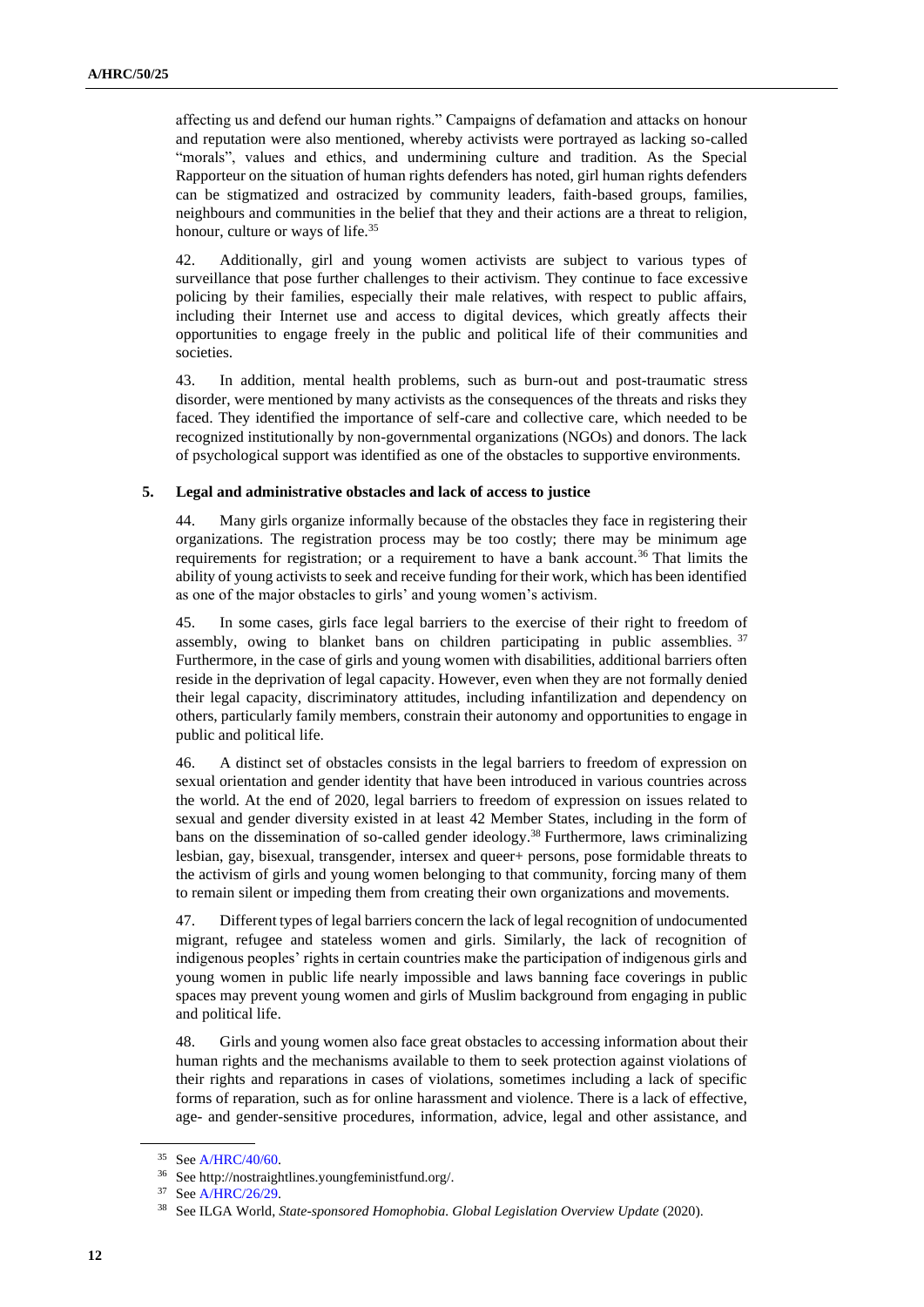access to independent complaints procedures, including in the courts. This often leads to a situation of pervasive impunity, where very few cases are brought to the attention of the judicial and other competent authorities. Where State actors are the perpetrators of such violations, there is a feeling of distrust vis-à-vis the State, which further impedes girls and young women from seeking justice and forces some of them to considerably limit or renounce their activism.

### **6. Insufficient, inadequate and inflexible funding**

49. Globally, women's organizations and programming relating to women and girls are disproportionately underfunded.<sup>39</sup> There has been a significant reduction in funding for women's rights in recent years and, in situations of crisis, funding for women's rights is among the first things to be reduced, despite the dire need for emergency protection funding for young women and girls.<sup>40</sup> Girls and young women face additional barriers to accessing funding for their activism, such as the lack of registration of their organizations; the lack of flexible, sustained and core funding specifically targeted at them; constraints on funding unregistered girl- and youth-led groups; the impossibility of opening bank accounts to receive funds if they are under age; and their limited organizational capacity and lack of the specific skills, time and support needed to develop proposals and comply with donor requirements. Moreover, according to a survey conducted among young feminist organizations, there is a lack of alignment between funders and their priority issues.<sup>41</sup> The funding mechanisms available are too rigid; they do not recognize and support the intersectional approaches taken by many girls' and young women's movements and rather follow a "siloed" approach to human rights issues. In some cases, young feminist organizations and movements may not fall under the category of "women's rights organizations" used by donors to allocate funding for gender equality.<sup>42</sup>

50. As a result, some girls' and young women's organizations draw their resources from self-generated activities or the collection of membership fees, which becomes a barrier to participation for those who cannot afford them. In other cases, they access resources through umbrella organizations, although this mechanism may limit the autonomy of their work, given the unequal power relations between organizations, with the larger organizations in some cases imposing their agendas. Girl and young women activists thus often rely on mutual aid and non-financial resources generated between their networks.

## **E. Promoting and protecting girls' and young women's activism**

51. States have an obligation not only to respect activism as an exercise of the rights to participate in public life, to freedom of opinion and expression and to freedom of assembly and of association, but also to proactively remove the structural and systemic barriers that impede girls' and young women's activism and the full enjoyment of the human rights that entails. That translates into the obligations of States and other actors to ensure an enabling environment for girls' and young women's activism and create the necessary frameworks and policies to promote and guarantee their inclusion and participation in decision-making processes, particularly those that affect them directly.

### **1. Creating and enhancing enabling factors and environments**

52. A number of factors contribute to creating a safe and enabling environment in which girls' and young women's activism can flourish. They include favourable socioeconomic conditions; dedicated and flexible funding; the existence of opportunities and co-creation of spaces for collaboration and networking; building solidarity with other activists,

<sup>39</sup> Se[e A/75/184.](https://undocs.org/en/A/75/184)

<sup>40</sup> Se[e A/HRC/40/60](https://undocs.org/en/A/HRC/40/60) and [A/HRC/47/38.](https://undocs.org/en/A/HRC/47/38)

<sup>&</sup>lt;sup>41</sup> See FRIDA | The Young Feminist Fund, "Brave, creative, resilient: the global state of young feminist organizing" (2017).

<sup>42</sup> Se[e https://www.awid.org/news-and-analysis/new-brief-where-money-feminist-organizing](https://www.awid.org/news-and-analysis/new-brief-where-money-feminist-organizing) and [https://plan-international.org/blog/2021/06/09/weve-had-enough-young-activists-call-for-education](https://plan-international.org/blog/2021/06/09/weve-had-enough-young-activists-call-for-education-funding-and-real-partnerships/)[funding-and-real-partnerships/.](https://plan-international.org/blog/2021/06/09/weve-had-enough-young-activists-call-for-education-funding-and-real-partnerships/)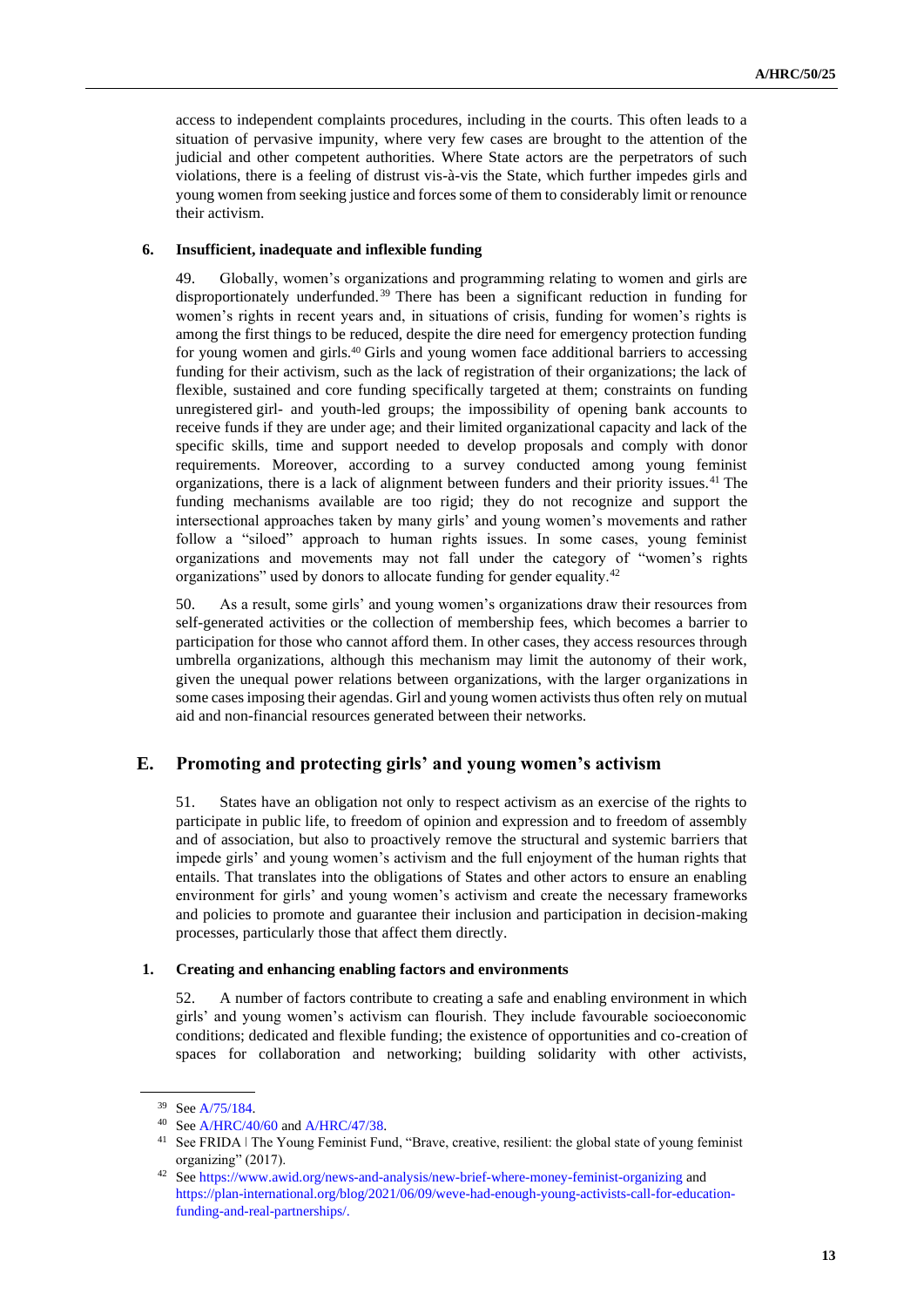organizations and movements on equal terms; support in the form of two-way exchanges, mentorship and skills development; family and community support; equal access to the Internet; equal enjoyment of the right to quality education; respect for sexual and reproductive health and rights; and direct and meaningful participation through appropriate normative and institutional frameworks that have been developed with the participation of young women and girls.<sup>43</sup>

## **Facilitating collaboration and building solidarity within and across movements, organizations and generations**

53. Girls and young women often consider collaboration with and support from other actors and movements particularly important for starting, pursuing and strengthening their activism and amplifying their voices. As expressed by one of the participants during the consultations: "when we unite from a basis of respect, harmony and attention to human rights, we achieve amazing things". International and local NGOs play a key role in providing platforms for networking, experience-sharing among peers, solidarity and holistic protection, care and well-being, and engagement with decision makers, as well as opportunities for awareness-raising and capacity-building, including leadership programmes. For some girls and young women, involvement in the work of international NGOs was useful in securing more protection against intimidation and harassment.

54. Participation in awareness-raising and other activities organized by civil society organizations or the encouragement received from teachers and parents also play an important role in promoting and sustaining girls' and young women's activism. In addition, the opportunity to engage with other young activists to share their experiences, strategies, challenges and struggles, to support each other and to be involved in broader networks, including feminist organizations, networks and movements, were referred to as fundamental aspects in the development of their activism. As one activist noted: "What helped me was knowing that I was not alone."

55. Intergenerational dialogue and mentorship schemes based on mutual respect are considered critical for strengthening girls' and young women's motivation to engage in public and political life as they turn to adults to learn more about the issues they are interested in and look for role models. <sup>44</sup> In the Asia-Pacific region, for instance, a platform for intergenerational dialogue has been established through a women's forum and a young women's forum, which has led to the creation of an intergenerational women's leadership programme. In some contexts, however, the lack of intergenerational dialogue remains a major challenge. Some girls noted that women in their communities often did not have time to engage with them to pass on knowledge and experience. Some others also considered that, in some contexts, women might be more reluctant than younger generations to defy patriarchal norms.

56. Engagement with and support from national human rights institutions also plays a vital role in sustaining girls' and young women's activism, especially when they face threats, reprisals or other violations of their human rights. Unfortunately, in many cases girls and young women have limited knowledge of the existence of such mechanisms and their working methods. Specific channels facilitating engagement with those mechanisms for young women and girls are often absent.

### **Promoting family and community support**

57. The encouragement and support of parents, family and caregivers are what make engagement in public and political life possible for many girls and young women. Adult understanding and awareness of the human rights of girls and young women, including their right to participate in public and political life, is vital. As stressed by the Committee on the Rights of the Child: "Support is needed to enable adults to become mentors and facilitators so that adolescents can take greater responsibility for their own lives and the lives of those

<sup>43</sup> See Plan International, "Engaging girls, boys and youth as active citizens" (March 2020).

See Special Representative of the Secretary-General on Violence against Children, "Children as agents of positive change. A mapping of children's initiatives across regions, towards an inclusive and healthy world free from violence".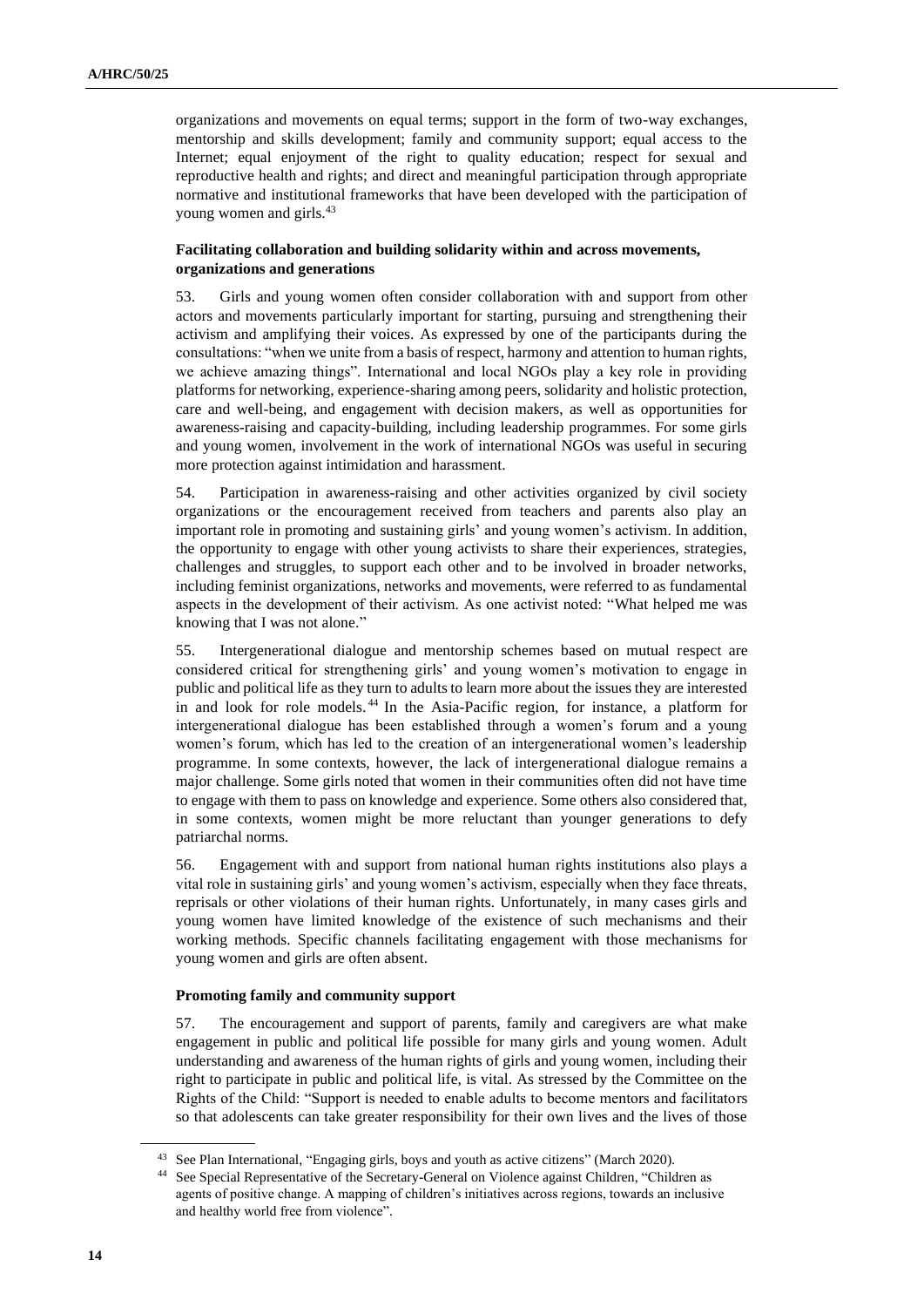around them." Children have the right to receive guidance aimed at empowering them, including on how to exercise their rights and protect themselves from harm.

58. Families and communities often need support in their roles, which may need to encompass also interventions aimed at addressing shortcomings in the enjoyment of economic, social and cultural rights, such as the rights to an adequate standard of living, work, social security, the enjoyment of just and favourable conditions of work and the highest attainable standard of physical and mental health. Personal access to resources, wealth and privilege often acts in practice as a watershed between those who are able to engage in activism and those who are left out. Girls and young women belonging to disadvantaged and marginalized groups are often not sufficiently heard. During the consultations held by the Working Group, many activists referred to the importance of having received scholarships, support from individual sponsors or professional positions within NGOs.

#### **Bridging the gender-related digital divide**

59. As demonstrated above, girls and young women are increasingly using the Internet and social media for their activism, which provide them with crucial opportunities to make their voices heard. Ensuring access to technology for all girls and young women, without discrimination, is thus a key enabler of their activism. However, many girls and young women, especially in rural, underprivileged areas, lack access to it (both physically to devices or reception and in terms of knowing how to go online) or do not have sufficient digital literacy, including on digital safety and security. Generally, more men globally are using the Internet than women.<sup>45</sup> The digital divide, together with socioeconomic disparities and their disproportionate gendered impact, were deepened during the COVID-19 pandemic, which has restricted online activism for girls and young women with limited facilities at home. States are expected to promote awareness of, and access to, digital means for girls and young women to express their views and offer them training and support.<sup>46</sup>

#### **Ensuring enjoyment of the equal right to quality education**

60. Equal access to inclusive, culturally appropriate and quality education is pivotal to enable girls' and young women's activism.<sup>47</sup> School curricula that include teaching on human rights, promote understanding of the harmful impact of gendered social norms and discriminatory stereotypes, and support the development of critical thinking skills, personal empowerment and solidarity, are crucial. As noted above, educational institutions are often the first environment where girls and young women can engage in decision-making processes and collective actions, develop leadership and public-speaking skills and gain self-confidence. However, in many cases children, especially girls, are expected to be passive recipients and their engagement in public life in schools is not supported.

### **2. Building gender- and age-sensitive normative and institutional frameworks**

#### **National level**

61. In some regions, various frameworks have been established to promote and ensure the engagement of children and youth, including girls and young women, in public and political life and sustain their activism. Some States have adopted specific legislation that expressly contemplates the right of children and young people to participate in decision-making processes concerning them and provides for the adoption of special measures to encourage their participation. These include a law in one country in Eastern Europe that provides for the allocation of funds and space for youth activities and projects, and a law in a Latin American country that stipulates that political parties shall include at least 25 per cent of

<sup>45</sup> See International Telecommunication Union, "Measuring digital development: facts and figures 2021".

<sup>46</sup> Committee on the Elimination of Discrimination against Women, general comment No. 36 (2017) and Committee on the Rights of the Child, general comment No. 25 (2021).

See Committee on Economic, Social and Cultural Rights, general comment No. 13 (1999) and Committee on the Elimination of Discrimination against Women, general recommendation No. 36 (2017).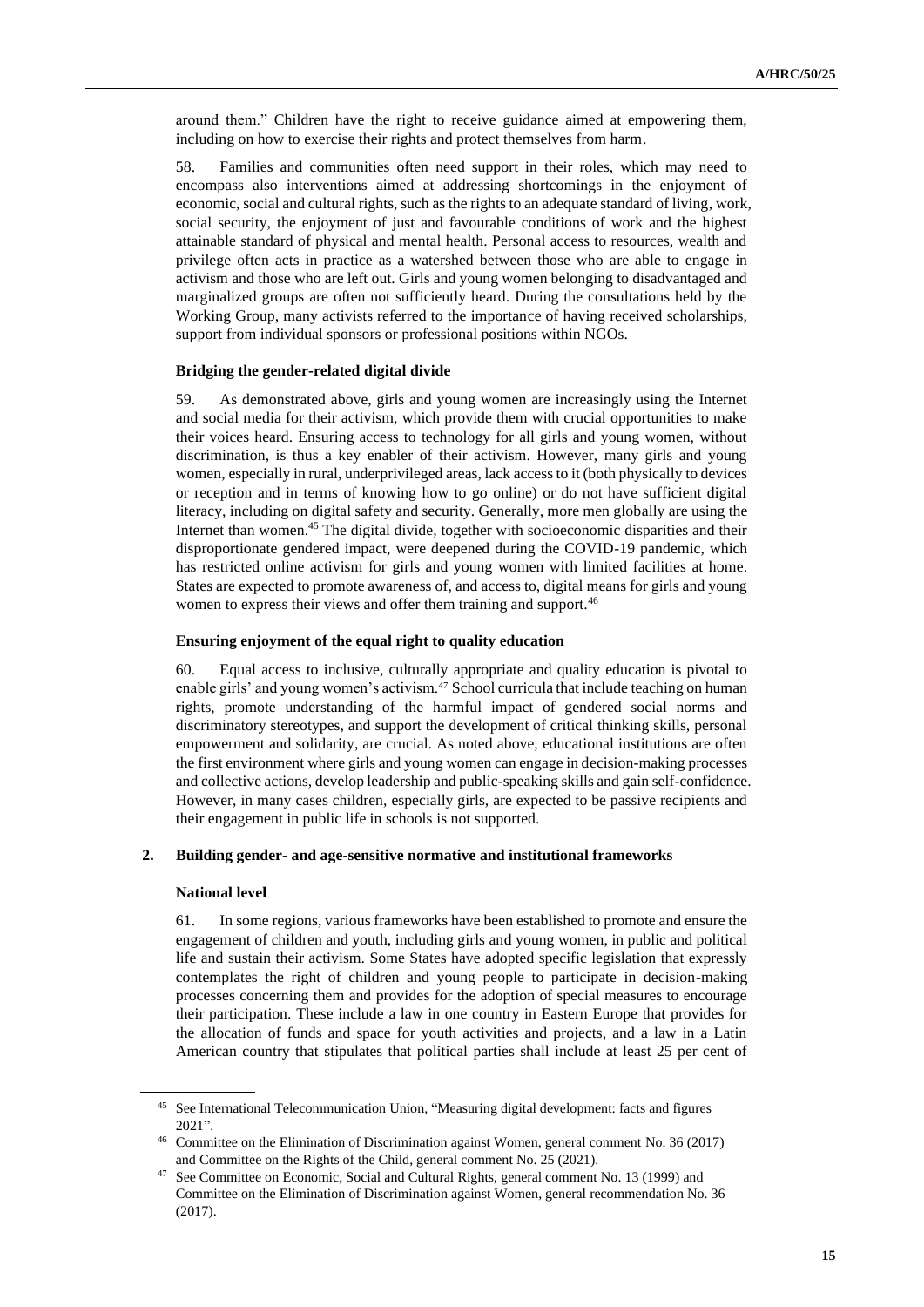youth aged between 18 and 29 in their electoral lists. Some laws lay down the obligation to set up permanent mechanisms for the participation of children and adolescents that offer opportunities for the participation of girls and young women.

62. In other cases, dedicated programmes, policies and strategies have been adopted to promote the participation of children and young people in decision-making, such as a strategy in one country of Western Europe that sets out the objective of ensuring that children and young people have a voice in decisions concerning them and contemplates the creation of a supportive environment for their participation, including by providing the necessary skills training. A dedicated institutional framework accompanies the strategy and includes, for example, youth councils and youth parliaments, although these measures often do not have a specific focus on gender and girls and young women.

63. A study by the European Commission found that children's and youth councils are among the most prevalent mechanisms directly involving children in political life.<sup>48</sup> For example, in one Western European country it is mandatory for all municipalities to have a youth council, which must have a representation of at least 40 per cent of girls and young women. Youth councils have also been established in African and Asia-Pacific countries.

64. A number of initiatives have also been taken to promote and support the engagement of children and young people, including girls, with State independent human rights mechanisms. For example, a National Human Rights Commission in one Latin American country has amended its internal regulations to allow children and adolescents to submit complaints directly about violations of their rights and has launched programmes for consultation and awareness-raising.

65. Among the frameworks put in place to promote girls' and young women's activism are also grant schemes and leadership and capacity-building programmes. For example, in one African country a number of ministries implement leadership skills development programmes for girls, which are aimed at encouraging their involvement in the planning, implementation, monitoring and evaluation of public policies on gender equality and women's and girls' rights. In one Eastern Europe country, a programme led by role models, called "Future Heroes", was implemented to foster leadership and entrepreneurship skills for girls aged 14 to 17. Some countries have also set up grant schemes to support youth organizations.

### **International level**

66. International human rights bodies are also increasingly involving children. The Committee on the Rights of the Child may now receive communications from children regarding violations of their human rights and encourages their participation in various aspects of its work.<sup>49</sup> The Committee has also adopted a child safeguarding procedure to ensure a safe and child-friendly environment for the children with whom it interacts. Similarly, at the regional level, the Inter-American human rights system involves girls and young women in public hearings and field visits and arranges special meetings with them. In the African system, the discussions that take place on the Day of the African Child offer a platform for engaging with girls and young activists. The Working Group has also been meeting with girls and young women during its country visits.

67. The participation of children and young people, including girls and young women, at the international level is also promoted through other mechanisms. For example, in Geneva, some permanent missions to the United Nations involve girls and young women in the drafting of reports or consult them before making recommendations to other States during the universal periodic review. Some countries in Eastern and Western Europe include young people in their delegations to the United Nations or the European Union. In one Latin American country, the National Council for Intergenerational Equality (Consejo Nacional

<sup>48</sup> See European Commission, *Study on Child Participation in EU Political and Democratic Life*, (2021).

<sup>49</sup> See https://www.ohchr.org/EN/HRBodies/CRC/Pages/ChildParticipation.aspx.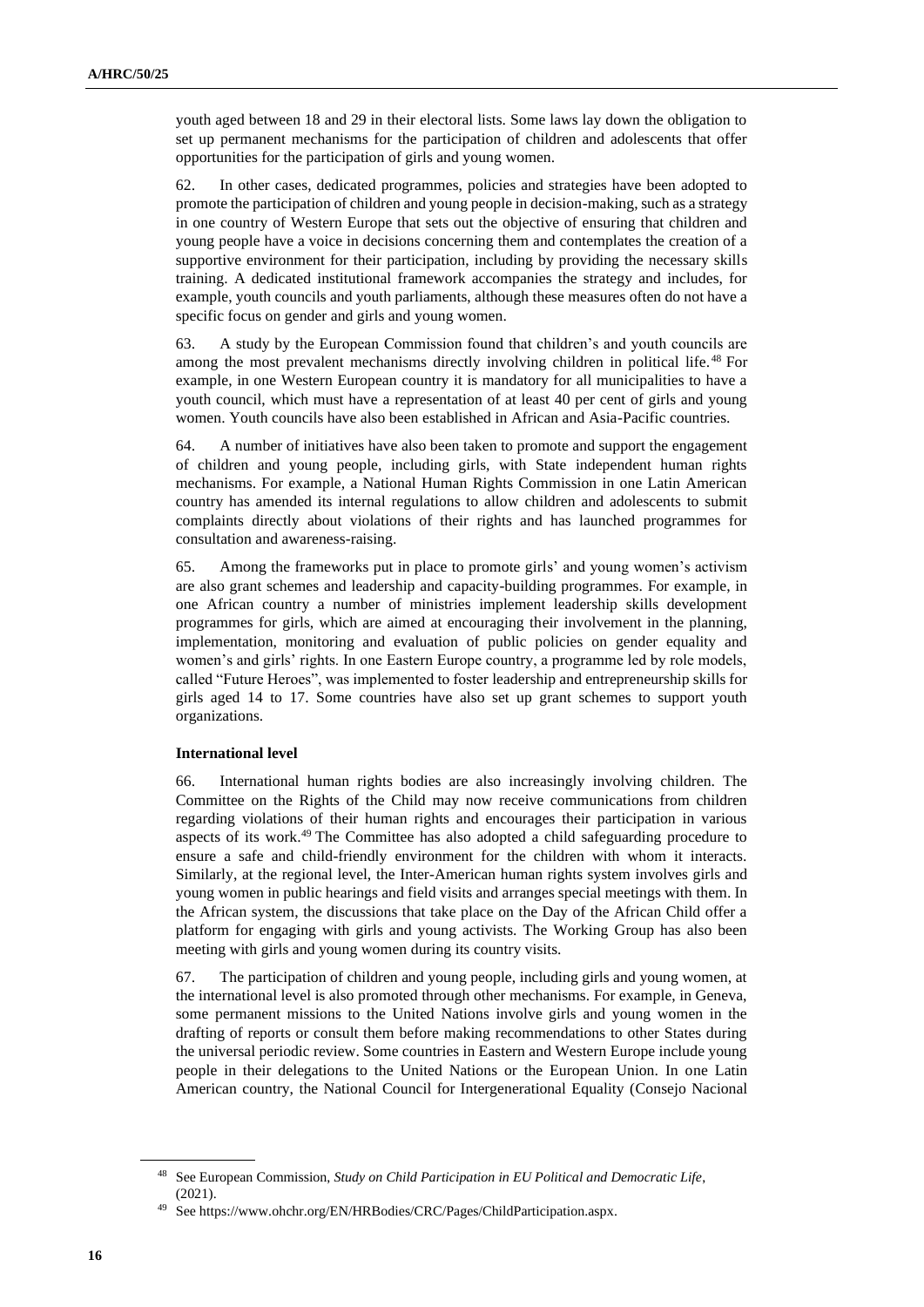para la Igualdad Intergeneracional) promotes the participation of children's representatives in regional institutions, such as the Pan-American Child Congress.

# **III. Conclusions and recommendations**

## **A. Conclusions**

68. **Girls and young women around the world play crucial roles as human rights defenders and agents of change. Many of them are at the forefront of initiatives aimed at transforming societies, while others are striving to mobilize effectively and find a place of influence. They are an integral part of the struggle for more democratic and fairer societies and their activism has brought about unique contributions to the advancement of gender equality and human rights.**

69. **The right of girls and young women to participate in political and public life is guaranteed under international human rights law. That gives rise to binding legal obligations for States to enable their activism and to remove the structural barriers that inhibit or endanger their participation. Girls and young women are also entitled to special measures to ensure the realization of their rights in consideration of their age, gender and other characteristics.** 

70. **Girl activists face particular challenges owing to common misperceptions around children's right to participation in political and public life, restrictions on their autonomy, disregard for their best interests, paternalistic control and superficial, tokenistic involvement in diverse processes. Additional barriers include deep-rooted structural gender- and age-based discrimination, which is frequently exacerbated by other forms of discrimination including, but not limited to, race, ethnicity, health status, sexual orientation, gender identity and disability, combined with marginalization and exclusion, poverty, lack of access to education, lack of safety and security, hostile environments in the private and public spheres and a lack of resources.** 

71. **Beyond the devastating effects of the COVID-19 pandemic, ongoing crises caused by conflict and displacement, climate change, natural disasters, sharp socioeconomic inequalities, political instability and rampant digitalization have had a considerable impact on the possibilities for girls and young women to exert their activism. However. that environment has created new opportunities as well as new challenges.** 

72. **Girls' and young women's equal rights and opportunities in all areas, namely family and cultural life, economic and social life, political and public life, safety and health, including sexual and reproductive health, are the basis for creating an enabling and just environment for their activism. The dignity and agency of all girls and young women must be recognized and actively promoted, supported and protected, while ensuring safeguards against threats, violence and reprisals, and undertaking concrete steps to remove the structural barriers and the systemic disadvantages that they face. They should be duly informed about their human rights from the youngest age and empowered to be active participants in their own lives and in public affairs, engaging creatively in all fields.** 

73. **Sustained access to adequate technical and financial resources, supportive networks, freedom from violence, opportunities for self-care and collective care, and protection from reprisals remain fundamental for girls' and young women's activism to thrive. Their capacity to participate in the civic space depends on a coherent and integrated set of social and economic policies directed at the family, community, school and workplace, combined with safeguards to ensure their rights to freedom of expression, assembly and association. Their physical and mental health and the economic viability of their individual and collective actions are essential for their development and ability to thrive.** 

74. **The root causes of the numerous barriers faced by girls and young women in their attempts to contribute to transformative actions should be tackled through targeted measures by States and all stakeholders concerned. The adoption of a**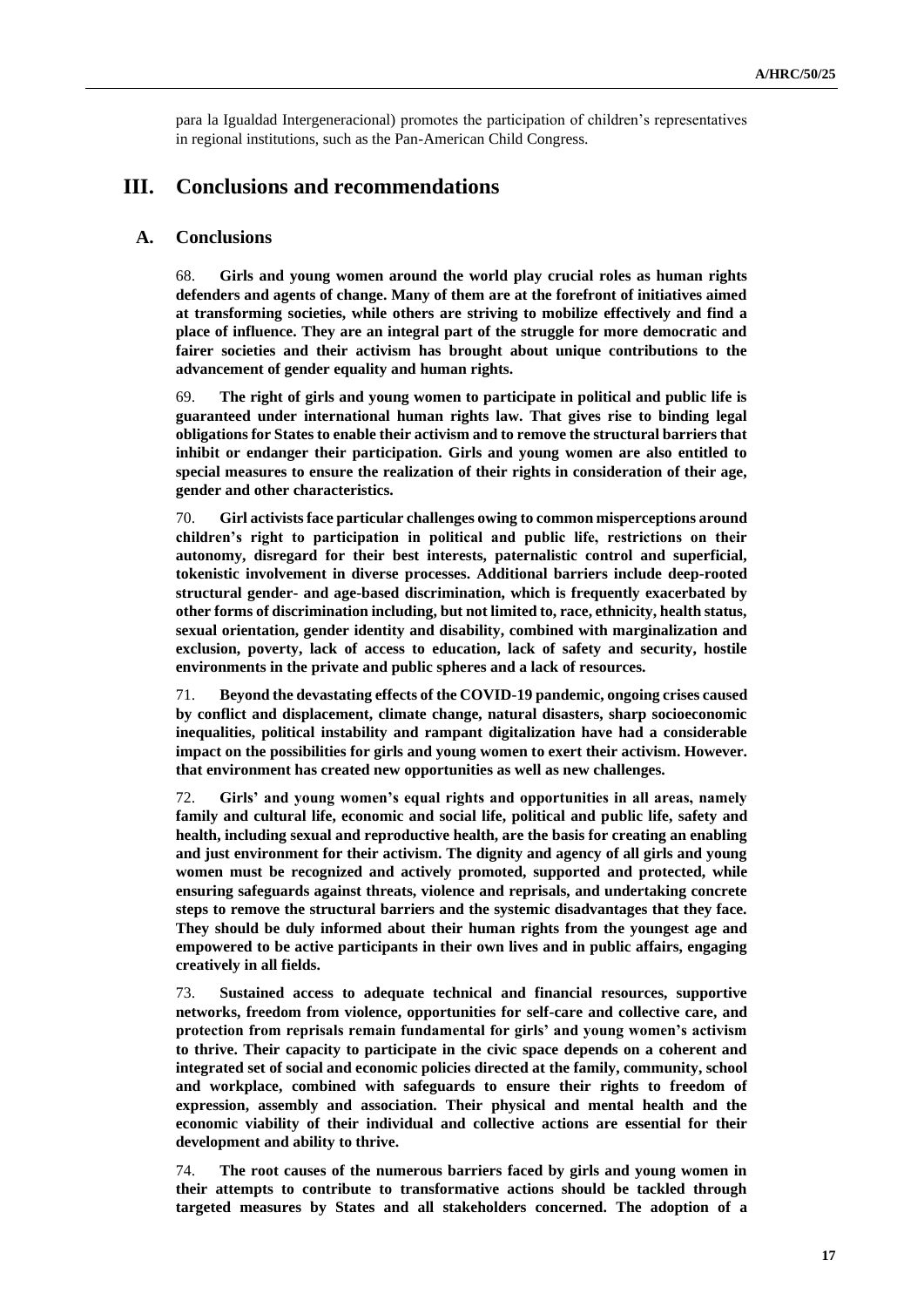**comprehensive human rights-based approach that is child rights-centred, while being gender-responsive and intersectional is crucial to ensuring a sustainable environment for girls' and young women's activism. As told to the Working Group during the consultations it held: "Authorities should support the voices of young activists more; instead of silencing or minimizing them, they should be used as platforms to empower, generate a change."**

### **B. Recommendations**

75. **States should take all appropriate measures to create safe and enabling spaces for girl and young women activists, where they can exercise their activism and express their views freely, equally, fully and meaningfully on all matters of relevance to them. In order to achieve this, States should:**

(a) **Put in place effective protection systems to safeguard girl and young women activists against any form of discrimination, intimidation or reprisal, whether in private or public life, and ensure that protection measures are not used to diminish the scope of their activism;**

(b) **Encourage and provide support and training to the families, caregivers, communities, educators and educational institutions of girl and young women activists, as well as the judiciary, government officials and other relevant professionals, so that they can fulfil their role in promoting, protecting and empowering all girls and young activists to exercise their autonomy and agency and exercise their civil and political rights safely;**

(c) **Support movement-building led by girl and young women activists and allow them to pursue and strengthen their activism by investing in the formation of girlled and young feminist networks and associations, and by creating participatory structures and mechanisms whereby they can influence policy and norm-making processes;** 

(d) **Ensure that the national legal framework recognizes and enables girl and young women activists to act freely and safely without discrimination. That in particular includes:** 

(i) **Eliminating laws and practices that perpetuate discrimination within the family, the community and institutions, to enable girl and young women activists to exercise their autonomy and agency, respecting their age and maturity;**

(ii) **Removing age-based discriminatory legal barriers for girls and young women to the exercise of their civil and political rights, ensuring that any restrictions are in conformity with international human rights law and considering lowering the age for registration of associations and for opening bank accounts;** 

(iii) **Adopting comprehensive national laws and policies that respect, protect and fulfil girls' and young women's rights to participate in public and political life, to freedom of expression, association and assembly, and to access to information, integrating gender- and age-sensitive and intersectional approaches that address all their diversity;** 

(iv) **Adopting and implementing laws and policies that particularly target removing the inherent obstacles to their activism, including eliminating harmful practices and stereotypes, gender-based violence, barriers to access to quality education, taboos and restrictions on sexual and reproductive health information, goods and services, including contraception and abortion care, and lifting the disproportionate burden of domestic responsibilities;** 

(v) **Introducing and ensuring the effective implementation of legislation and policies especially aimed at promoting the activism of girl and young women activists by allocating human, technical and financial resources;**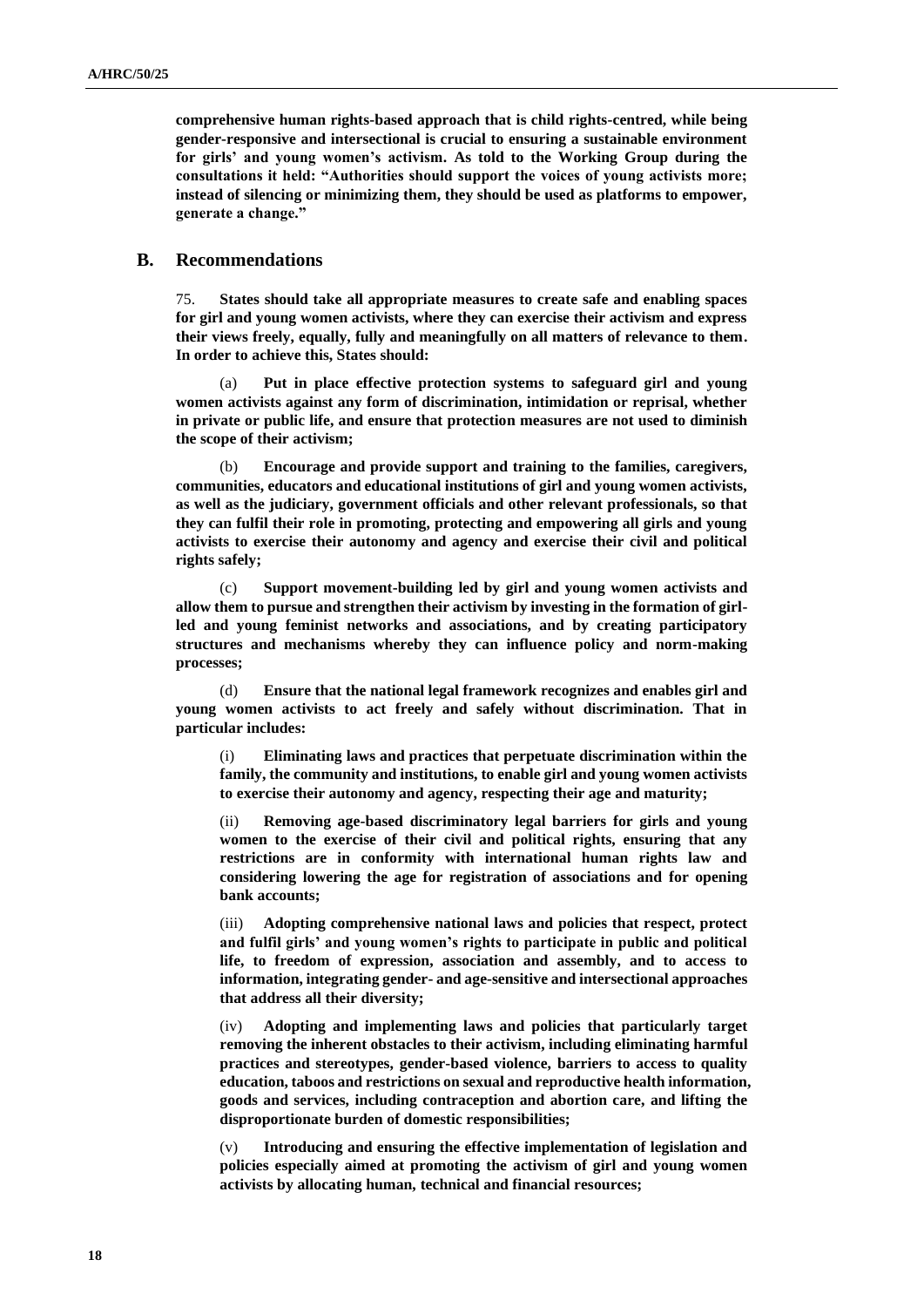(vi) **Incorporating effective approaches in laws, policies and programmes to address multiple and intersectional forms of discrimination against girl and young activists and remove the structural barriers they face;** 

(e) **Create and enhance platforms, processes and structures within which the views of girl and young women activists are given due consideration, including formal mechanisms and institutions, such as children's parliaments and other possible mechanisms for child participation, in a gender- and age-responsive and inclusive manner, and ensure that such views are taken into account when adopting, implementing and reviewing laws and policies;**

(f) **Ensure that girl and young women activists have accessible and effective remedies through;**

(i) **Intensifying efforts to ensure the accountability of State agents, family and community members, including traditional and religious leaders who violate the rights of girl and young women activists;**

(ii) **Securing access to multiple, safe, age-, disability- and gender-responsive mechanisms to report reprisals, violence and abuse related to their activism and receive support and care for physical and psychological abuse;**

(iii) **Facilitating child-friendly and gender-responsive complaint mechanisms to address human rights violations from an intersectional perspective and facilitate access to international complaint procedures by ratifying the Optional Protocol to the Convention on the Rights of the Child on a communications procedure;**

(g) **Provide all girls and young women with comprehensive, free, accessible and age-, disability- and gender-sensitive information including language-accessible and culturally sensitive measures to enable them to cultivate and exercise their activism.** 

76. **States, private companies and all stakeholders concerned should take appropriate measures to ensure online access and safety by:**

(a) **Facilitating safe and inclusive online platforms for girls' and young women's activism and ensure the accountability of service providers for facilitating accessibility;** 

(b) **Expanding the accessibility and affordability of digital technology to all girl and young women activists by investing in programmes tackling the gender-related digital divide and the digital exclusion of certain groups of girl and young women activists;**

(c) **Taking measures to foster a safe online environment for girls and young women, in particular by creating effective regulatory frameworks, including for content moderation and reporting mechanisms, sanctioning perpetrators and providing reliable information to address online gender- and age-related discrimination and violence.**

77. **Civil society organizations should foster girls' and young women's activism and promote their collaboration, based on mutual respect, solidarity and diversity. In particular, they should:**

(a) **Facilitate spaces for girls' and young women's groups to operate in diverse forms and an inclusive manner, including by supporting their initiatives and evolving leadership;**

(b) **Support dialogue and collaboration between adult and younger activists, including providing them with relevant role models of women in activism and creating mentoring programmes;** 

Facilitate access for girl and young women activists to decision makers, **funding, resources, training, networking and self-care programmes through the design and implementation of empowering partnerships;**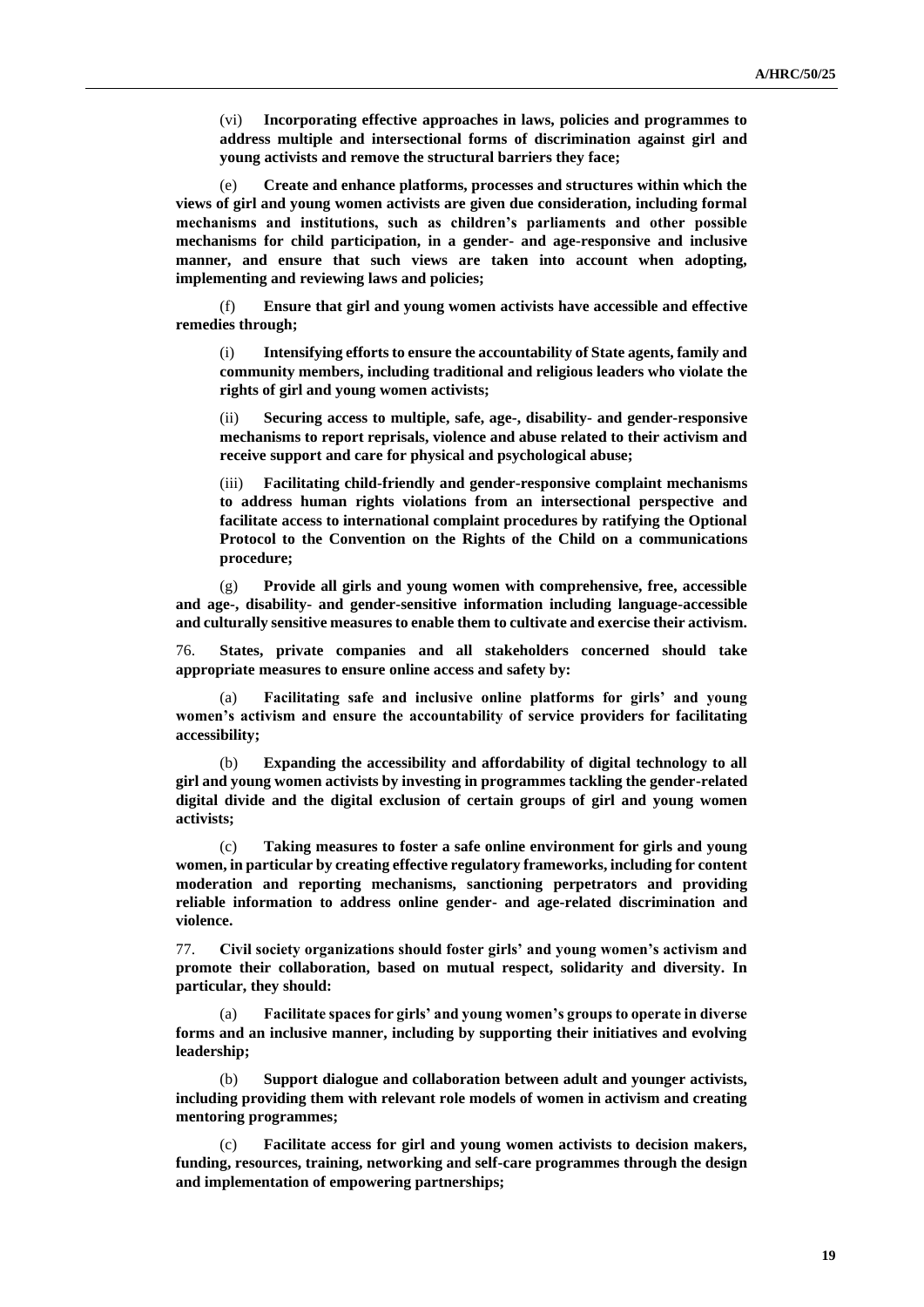(d) **Foster community support systems and raise awareness of girls' and young women's activism, including by developing training programmes for families, communities and teachers on how to support and empower girls and young women in exercising their rights.**

78. **National human rights institutions, including children's ombudspersons, should fulfil the following responsibilities towards the promotion, protection and empowerment of girl and young women activists;**

(a) **Disseminate information about their institutional mandate and work, and support girl and young women activists in training and human rights education;**

(b) **Promote the work of girl and young human rights defenders and educate the public, authorities and stakeholders about their positive role in society;**

(c) **Work closely with girl and young women activists through child, youth and gender-centred approaches;** 

(d) **Facilitate access to reporting and seeking redress for human rights violations.** 

79. **Donors should adopt measures that empower and support girl and young women activists in all their diversity. Specific measures should include:**

(a) **Investing in girls and youth networks by streamlining dedicated funding to provide financial and non-financial resources directly or indirectly to girl-led and youth-led grass-roots organizations and movements while respecting their organizational autonomy;**

(b) **Instituting flexible funding packages and grant application and reporting processes for groups led by girls and young women and for unregistered grass-roots networks, including the opportunity to co-apply for shared grants and funding for selfand collective care;**

(c) **Putting in place processes for integrating the views, interests and decisionmaking roles of girl and young women activists in the planning and implementation of making grants and other activities.**

80. **The United Nations should promote girls' and young women's activism in the following ways:** 

(a) **The human rights bodies should prioritize:**

(i) **Mainstreaming gender-, child rights- and youth-sensitive approaches throughout their work and ensuring adequate resourcing for that work;** 

(ii) **Instituting and enhancing child- and youth-friendly platforms and processes that ensure girl and young women activists are regularly, meaningfully and inclusively engaged in deliberations and decision-making and that their engagement is sustained and not tokenistic;**

Using language that is responsive to girls and young women, avoiding **jargon and introducing communication that is clear and accessible to all girls and young women;**

(iv) **Making available age-appropriate, accessible and timely information on the human rights system to enable girl and young women activists to effectively engage with its mechanisms;** 

(b) **United Nations agencies must ensure that girl and young women activists have access to United Nations mechanisms and spaces, with the necessary safeguards and without discrimination, by building internal capacity and allocating the necessary technical and financial resources, directly or indirectly, to girl-led and youth-led grass roots in a flexible and inclusive manner.**

81. **Parents, family and community members should promote, empower and actively support girls' and young women's activism. They should seek information about their obligations and exercise their parental or supervisory authority in a manner that**